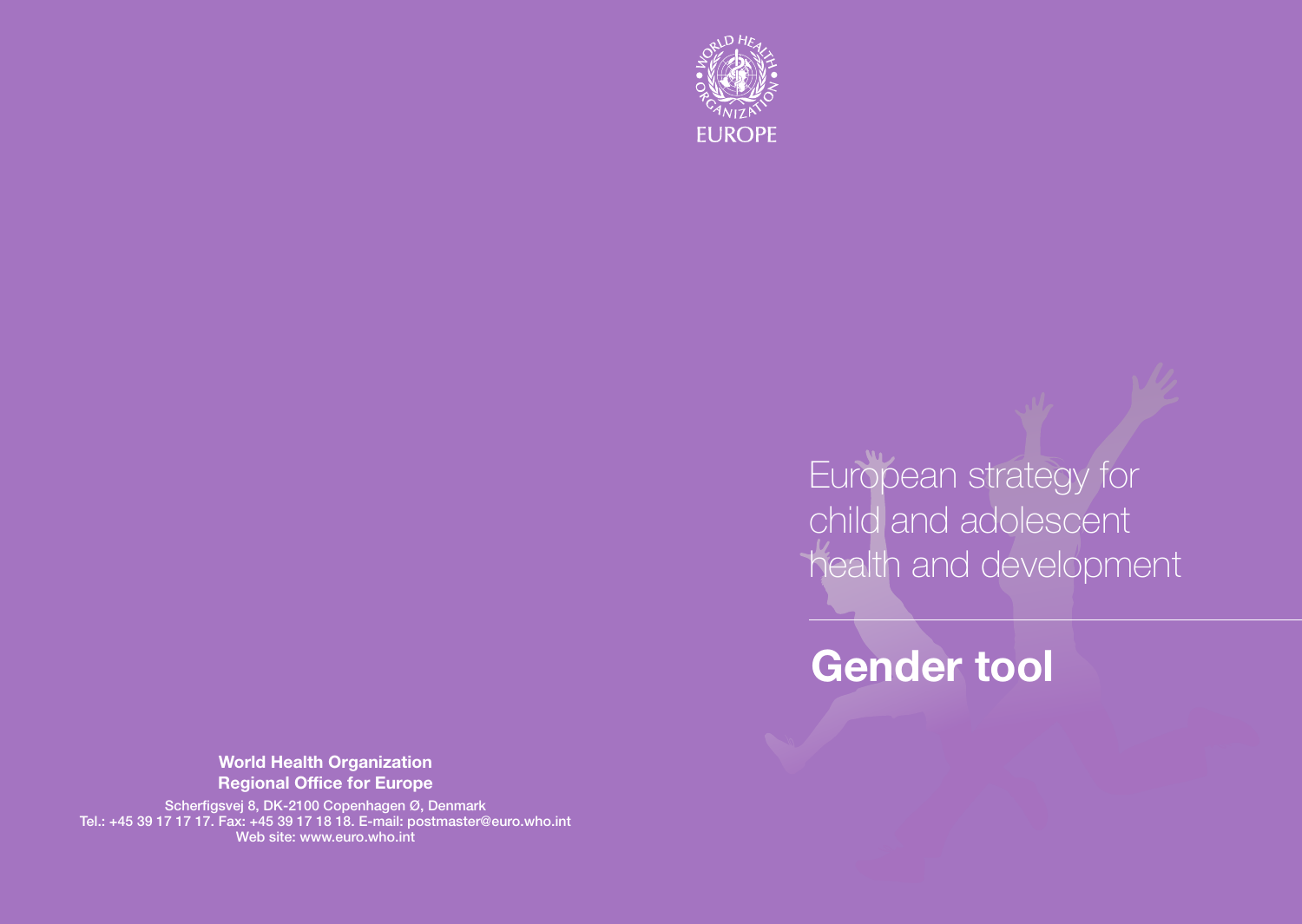

**Gender tool**

European strategy for child and adolescent health and development

Working document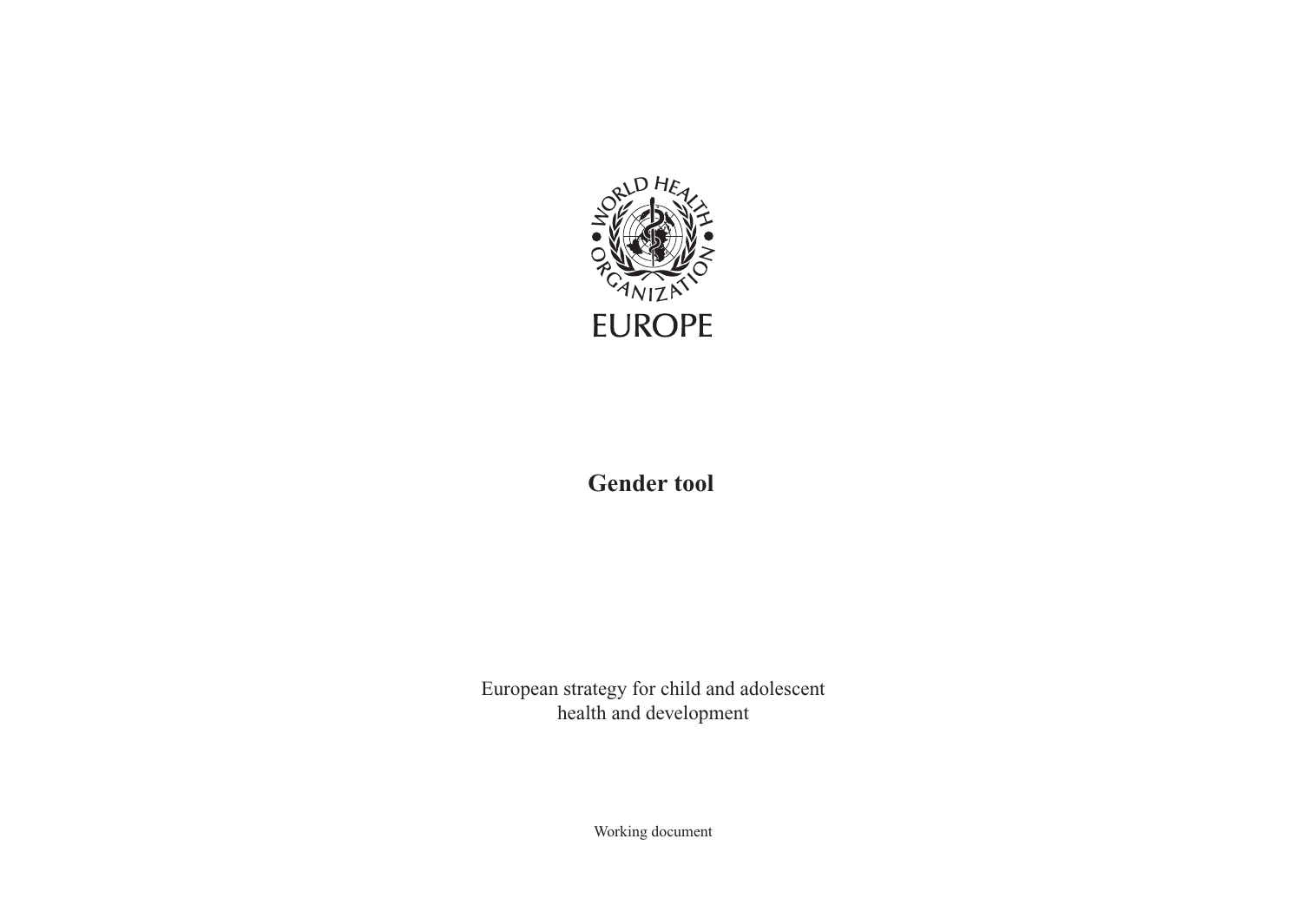#### **Acknowledgements**

The WHO Regional Office for Europe developed the tool in a consultative process with the support of the Observatory of Women's Health, Ministry of Health and Consumer Affairs, Madrid, Spain, and the collaboration of the Institute of Child Health IRCCS Burlo Garofolo, Trieste, Italy. Raúl Mercer and Dalia Szulik were the main authors.

Support and contributions were received from: Concepción Colomer and the staff from the Observatory of Women's Health, Ministry of Health and Consumer Affairs; Laura Cogoy and Giorgio Tamburlini from the Institute of Child Health IRCCS Burlo Garofolo; Michael Rigby from Keele University, United Kingdom; Richard Parish from the Royal Society for the Promotion of Health, London, United Kingdom, Mikael Østergren and Isabel Yordi Aguirre from the WHO Regional Office for Europe; and Adepeju Olukoya and Anayda Portela from WHO headquarters.

Thanks to all the staff of the WHO Regional Office for Europe and participants in country workshops who have contributed to the gender tool.

#### © **World Health Organization 2007**

All rights reserved. The Regional Office for Europe of the World Health Organization welcomes requests for permission to reproduce or translate its publications, in part or in full.

The designations employed and the presentation of the material in this publication do not imply the expression of any opinion whatsoever on the part of the World Health Organization concerning the legal status of any country, territory, city or area or of its authorities, or concerning the delimitation of its frontiers or boundaries. Dotted lines on maps represent approximate border lines for which there may not yet be full agreement.

The mention of specific companies or of certain manufacturers' products does not imply that they are endorsed or recommended by the World Health Organization in preference to others of a similar nature that are not mentioned. Errors and omissions excepted, the names of proprietary products are distinguished by initial capital letters.

All reasonable precautions have been taken by the World Health Organization to verify the information contained in this publication. However, the published material is being distributed without warranty of any kind, either express or implied. The responsibility for the interpretation and use of the material lies with the reader. In no event shall the World Health Organization be liable for damages arising from its use. The views expressed by authors, editors, or expert groups do not necessarily represent the decisions or the stated policy of the World Health Organization.

## **1. Introduction**

The WHO Regional Office for Europe promotes and supports the implementation of the European strategy for child and adolescent health and development, which the European Member States adopted at the 55th session of the WHO Regional Committee for Europe in September 2005. The strategy gives policy-makers a concrete means of addressing health issues to improve the health of children and adolescents.

This tool was developed to accompany the existing assessment, information and action tools intended to provide support to Member States in building and developing their own policies and programmes within the framework of the strategy. It can also be used as a stand-alone document that allows policy-makers and programme staff to assess how gender sensitive their current child and adolescent health programmes and policies are.

The gender tool is based on the evidence that shows how gender differences and inequality influence various aspects of illness and health among girls and boys.

#### **Objectives**

The objectives of the gender tool are:

- to assist countries, institutions and policy-makers in the process of incorporating gender analysis into their child and adolescent health programmes and policies; and
- to enable countries, institutions and policy-makers to identify interventions with a gender perspective that have proven effective in protecting the health of children and adolescents and promoting their development.

#### **Rationale**

The health of children and adolescents is determined by their environment, by the socioeconomic position of their parents, by their access to education, by their ethnic background and by gender. Gender means the characteristics of women and men that are socially constructed; sex refers to those that are biologically determined. Gender defines the socially perceived roles, responsibilities, opportunities and interactions for females and males that are influenced by familial, cultural, political, and economic determinants. The access to resources and the roles that society imposes on women determine their health and that of their children. Expectations related to what it means to be a boy or a girl determine the sexual behaviour of children and adolescents, their attitudes towards risk-taking, their health behaviour and their use and access to services. This acquired behaviour comprises gender identity and determines, together with the biological differences, the gender roles of children.

The purpose of gender analysis is to unearth sex differences and gender inequality and inequity and how they affect specific health problems, health services and successful responses. Inequality and inequity often create, maintain and exacerbate exposure to risk factors that threaten health. They often affect the control over and access to resources, including decision-making processes, that are conducive to promoting and protecting health. Finally, these differences influence the responsibilities and types of relationships established between health service providers and the population served, a field that has not been thoroughly explored for the early stages of life.

Gender equality is the absence of discrimination on the basis of a person's sex in opportunities, in the allocation of resources and benefits or in access to services.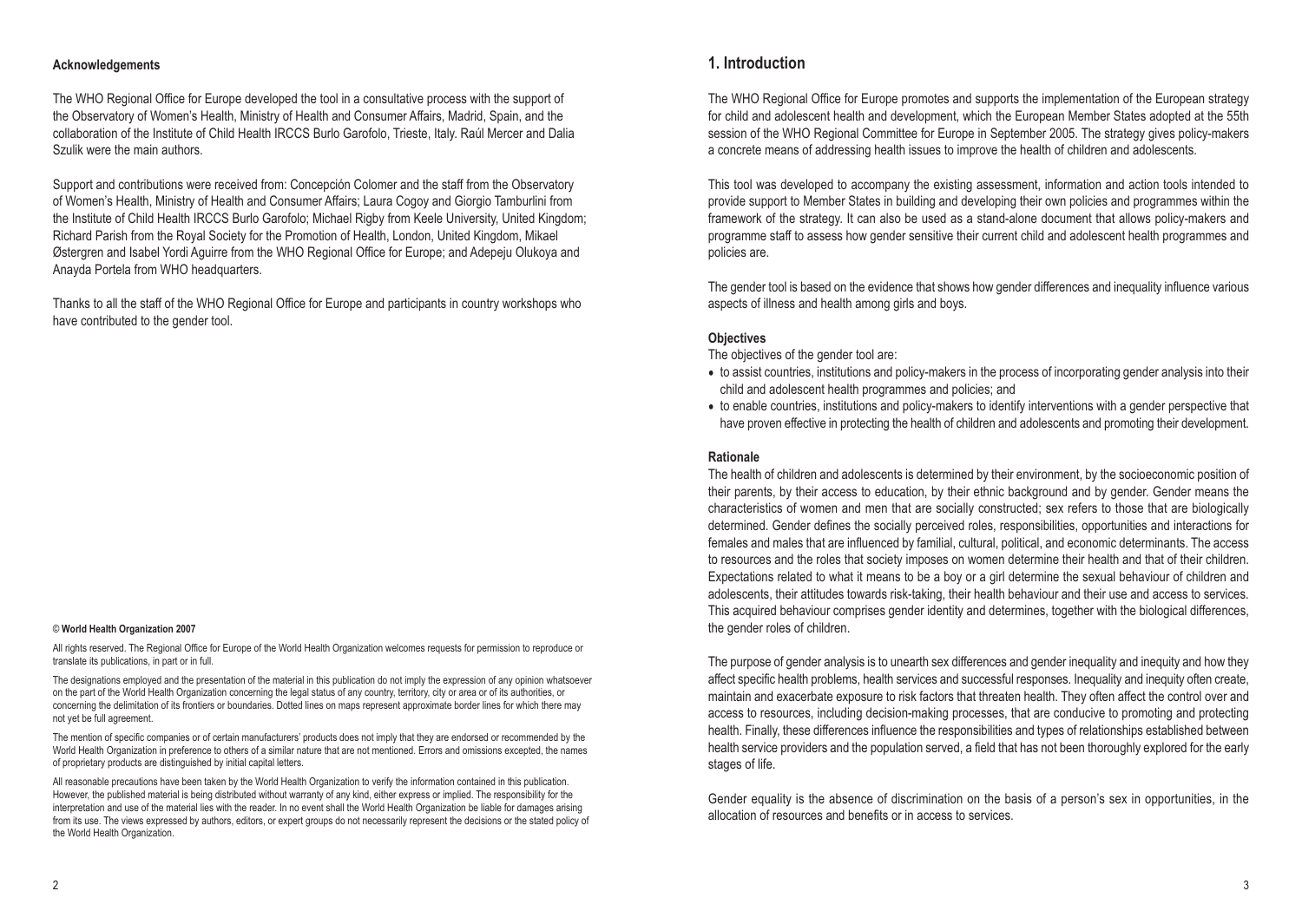Gender equity refers to fairness and justice in the distribution of benefits and responsibilities between women and men. The concept recognizes that women and men have different needs and power and that these differences should be identified and addressed in a manner that rectifies the imbalance between the sexes.

Gender equity in health requires that men and women be treated equally where they have common needs and that their differences be addressed in an equitable manner. The following factors demonstrate gender inequity in the health of children and adolescents.

- **Differences in health risks and protective factors:** greater risk-taking behaviour among boys means that they tend to have a higher prevalence of hazardous use of substances and a higher prevalence of injuries from road crashes, whereas protective factors of the role of care assigned to women by society tend to make girls have healthier eating behaviour. In contrast, boys often engage in more health-promoting physical activity than girls.
- **Imbalance between health needs and access to resources:** due to biological differences, adolescent boys have different health needs than girls. In most countries, the sexuality of boys is overlooked when health services are designed. Systems for funding health services and efforts to privatize health services need to address the fact that women have fewer economic resources than men on average. Research must be conducted to ascertain how this affects the health of children.
- **Differences in how health policies and programmes affect girls versus boys:** public policies should incorporate gender equality into socioeconomic and political analysis to avoid discriminatory bias. It is important to evaluate how any planned action will affects boys and girls, including legislation and policies or programmes, in any sector and at all levels, with the ultimate aim of achieving gender equity. For example, programmes to prevent the use of tobacco have often been more successful among young boys than among young girls because they have not addressed the gender dimensions of tobacco uptake, advertisement, control policies, etc.

The following examples show the need to have data stratified by sex that allow the differences to be examined and analysed to determine the reasons for these differences and how to address them (Box 1).

**Box 1. Analysing the health of children and adolescents from a gender perspective: examples of important factors**

- Role of parents, such as partner support for child care
- Various behaviour-linked risk conditions, such as road crashes
- Differences in the access to and control of health-related resources, such as preventing HIV transmission
- Considering gender perspectives in biologically determined situations, such as pregnancy
- Greater prevalence among girls than boys or vice versa, such as eating disorders
- Different outcomes (physical, mental and social) for boys and girls, such as depression and suicide
- Links to risk factors differing for boys and girls, such as youth violence and sexual violence
- Involving responses differing in boys and girls, such as use of contraceptive services
- Systems (institutional, family and community) respond differently to boys and girls, such as sexual behaviour

## **2. Conceptual framework applied to the life cycle**

The conceptual framework shows how gender affects key factors influencing the development of the health of children and adolescents throughout their lives (Fig. 1). These factors, selected from the European strategy for child and adolescent health, might be also influenced by other social determinants that interact with gender, such as education and economic background. Gender-related outcomes express how gender affects these factors (gender pathways).

Providing a gender scope to health and developmental problems among children and adolescents implies the need to develop gender-based interventions. Intervention at different levels (individuals, families, communities, health services and policies) will contribute to promoting gender equity during childhood and adolescence. However, timely gender-based intervention can influence the development of gender equity in health and development and how this can be reproduced within the social and intergenerational context.

**Fig. 1. Relationships between factors influencing health during the life course, gender pathways, gender-related outcomes and the quality of the interventions**



## **Box 2. Definitions of terms used in Fig. 1**

**Factors influencing health:** factors influencing the health and development of children and adolescents at various stages of the life course. They were selected from the European strategy for child and adolescent health and development with the purpose of developing interventions to improve the situation of children and adolescents to promote equity in health between boys and girls.

**Gender pathway:** the expression of a sequence of events mediated through gender that can lead towards gender equality and equity in health and development or towards inequality and inequity. **Gender-related outcome:** the potential effects of the gender pathways in terms of health and development expressed as positive or negative results. Outcome may include gender-based effects on the mother and father and effects on gender-based differences between boys and girls.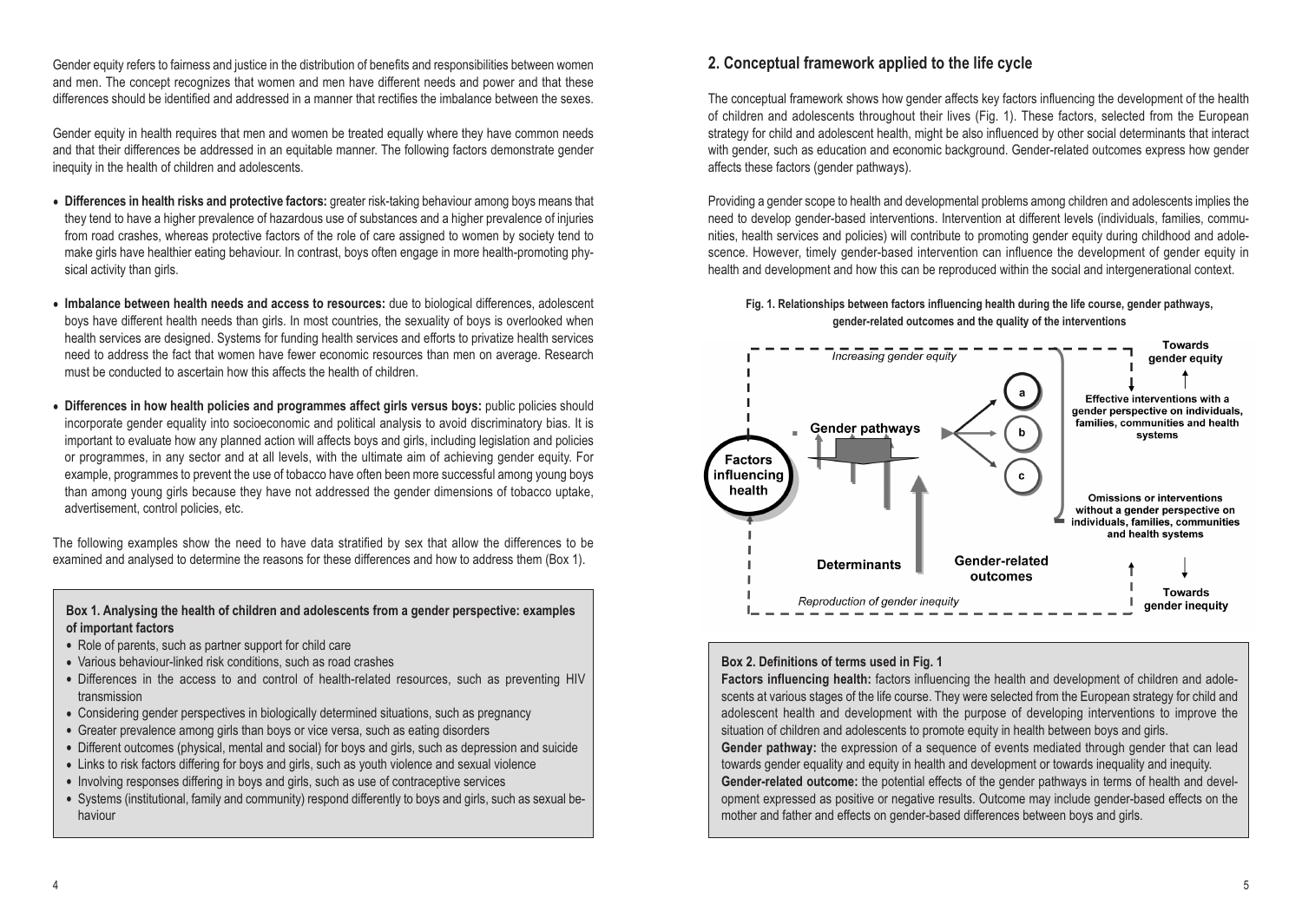The tool includes some considerations related to the health of women during pregnancy and childbirth and after birth. This is because the health and socioeconomic status of the woman and the care received during pregnancy and at the time of birth are strong determinants of the health and survival of newborn babies. Children's mortality and morbidity are closely linked to poverty and to women's ability to access services and make decisions about their reproductive health and the care of their children. Efforts to ensure access to quality skilled care during pregnancy and childbirth and immediately after birth for all mothers and newborn babies are crucial for the development of infants, as stated in *Improving maternal and perinatal health: European strategic approach for making pregnancy safer.1*

## **3. How to use the gender tool**

The conceptual framework can be applied:

- to identify the gender pathways (Box 2) that influence the main factors influencing health among children and adolescents during the life course (the life-cycle table); and
- to identify the main actions that health systems and other sectors can undertake to address the gender issues identified, including defining the information needed (the health priority table).

## **3.1 The life-cycle table**

This table may be used to identify and to illustrate the relevance of performing gender analysis of the main factors influencing the health of children and adolescents throughout their lives. The following example shows how this table can be filled in. It is not meant as an exhaustive list of factors influencing health and outcomes but as a selection of relevant examples.



<sup>1</sup> *Improving maternal and perinatal health: European strategic approach for making pregnancy safer.* Copenhagen, WHO Regional Office for Europe, 2007 (http://www.euro.who.int/pregnancy/20071024\_1, accessed 19 October 2007).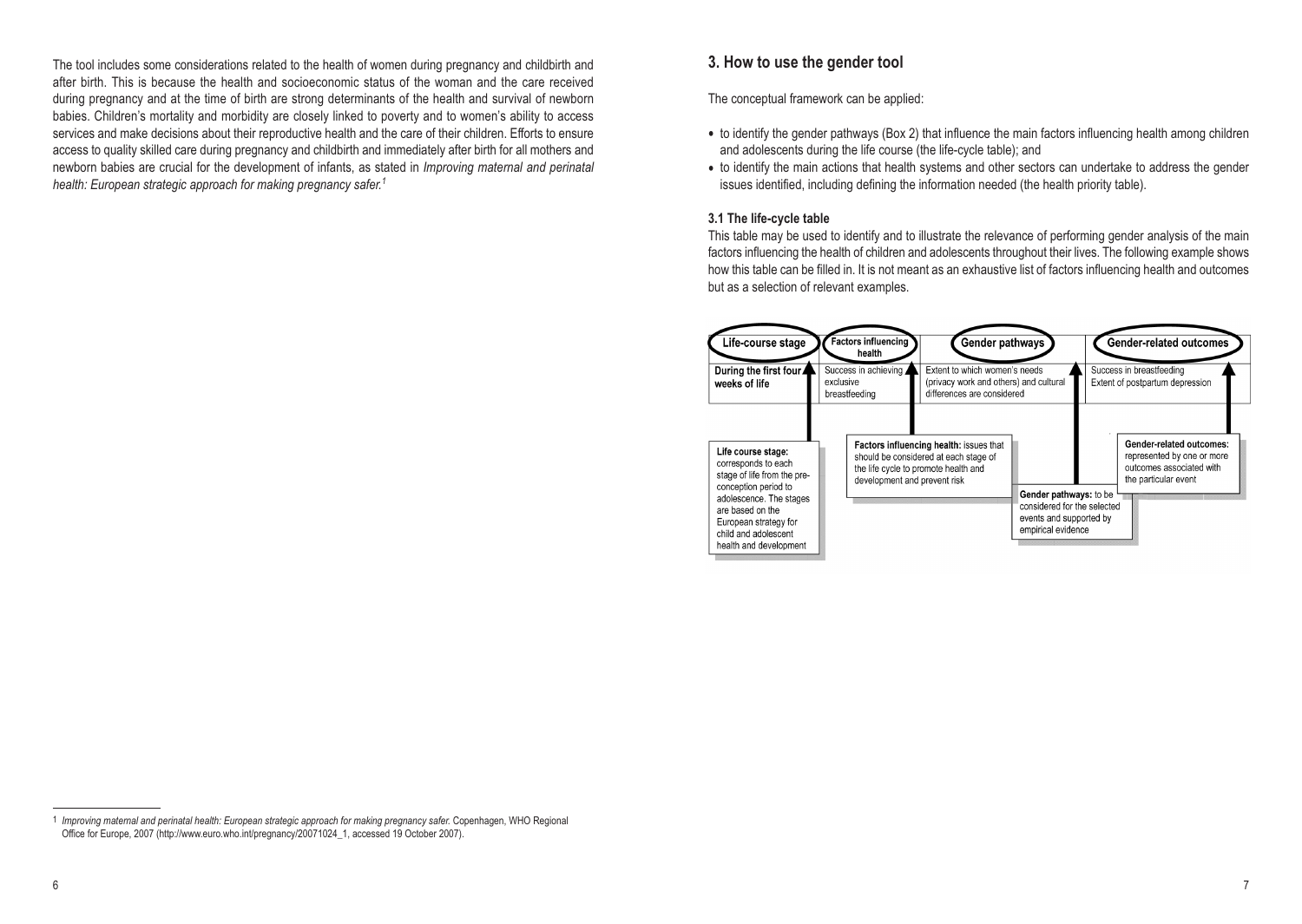## **Life-cycle table: example Life-cycle table: example**

| Life-course stage                                       | <b>Factors influencing health</b>                                                                            | Gender pathways                                                                                                                                                                                                                                                                            | Gender-related outcomes                                                                                                                                                                                                        |
|---------------------------------------------------------|--------------------------------------------------------------------------------------------------------------|--------------------------------------------------------------------------------------------------------------------------------------------------------------------------------------------------------------------------------------------------------------------------------------------|--------------------------------------------------------------------------------------------------------------------------------------------------------------------------------------------------------------------------------|
| Pre-conception and early<br>pregnancy                   | Planning and spacing of<br>pregnancy<br>Extent to which women have<br>access to safe abortion                | Inequality or equality in negotiation power,<br>such as negotiation of condom use or<br>timing of pregnancy<br>Gender differences or equality in access<br>to and use of contraception<br>Level of education of women and men                                                              | Extent of unwanted and unplanned<br>pregnancies<br>Extent of sexual violence<br>Extent of sexually transmitted infections<br>and HIV infection<br>Extent of unsafe abortions                                                   |
|                                                         |                                                                                                              | Differences in awareness of<br>contraception among adolescents<br>Differences or equality in the value placed<br>on the lives of boys and girls                                                                                                                                            | Extent of teenage abortion<br>Extent of selective abortion                                                                                                                                                                     |
| During pregnancy                                        | Extent to which women<br>have access to high-quality<br>antenatal care                                       | Women's decision power to access ante-<br>natal care<br>Women's decisions about maternal and<br>perinatal practices<br>Extent to which the partner and family<br>participates and provides support in<br>pregnancy<br>Extent to which health services are<br>gender- and culture-sensitive | Adequacy of antenatal care<br>Access to antenatal services<br>Extent of stress and postpartum<br>depression                                                                                                                    |
|                                                         | Extent to which pregnancy is<br>free from the hazardous use<br>of tobacco, alcohol or drugs                  | Gender differences or equality in risk<br>behaviour<br>Inequality or equality in the involvement<br>of partners in behavioural change                                                                                                                                                      | Birth weight of infants and extent of<br>perinatal morbidity                                                                                                                                                                   |
|                                                         | Potential transmission of<br>HIV and sexually transmitted<br>infections                                      | Greater risk of acquiring HIV and sexually<br>transmitted infections associated with<br>negotiation skills and knowledge among<br>women                                                                                                                                                    | Incidence of mother-to-child transmission<br>of sexually transmitted infections and HIV                                                                                                                                        |
|                                                         | Extent of exposure to<br>gender-based violence                                                               | Higher risk of gender violence during<br>pregnancy                                                                                                                                                                                                                                         | Extent of mental and physical health<br>problems for women                                                                                                                                                                     |
| During childbirth                                       | Quality of care services<br>during childbirth                                                                | Women's decisions about maternal and<br>perinatal practices<br>Staff sensitive to gender and cultural<br>issues<br>Women's decisions about partner and<br>family involvement during childbirth                                                                                             | Extent of harmful practices (such as<br>excessive use of caesarean section.<br>episiotomies and forced position for<br>childbirth) and lack of use of beneficial<br>practices (such as support)<br>Extent of maternal distress |
|                                                         | Success in early bonding<br>between the mother and<br>father and the baby and in<br>initiating breastfeeding | Women's decisions and extent to which<br>women's needs are considered<br>(institutional barriers)<br>Fathers' involvement                                                                                                                                                                  | Extent of maternal distress<br>Success in mother-child and father-child<br>bonding<br>Extent to which breastfeeding practices<br>are improved                                                                                  |
| During the first four weeks<br>of life (newborn period) | Success in achieving<br>exclusive breastfeeding                                                              | Extent to which women's needs (privacy,<br>work and others) and cultural differences<br>are considered                                                                                                                                                                                     | Success in breastfeeding<br>Extent of postpartum depression                                                                                                                                                                    |
|                                                         | Maternal postpartum care                                                                                     | Value placed on women's mental health<br>needs during the postpartum period<br>Partner involvement<br>Partner and family involvement in care at<br>home                                                                                                                                    | Health of the infant secondary to maternal<br>depression (adequacy of feeding and<br>bonding)                                                                                                                                  |

| Life-course stage  | <b>Factors influencing health</b>                                                                  | Gender pathways                                                                                                                                                                                                                                                                      | Gender-related outcomes                                                                                                                                                                                                                                                                                                                                                                                                                                               |  |
|--------------------|----------------------------------------------------------------------------------------------------|--------------------------------------------------------------------------------------------------------------------------------------------------------------------------------------------------------------------------------------------------------------------------------------|-----------------------------------------------------------------------------------------------------------------------------------------------------------------------------------------------------------------------------------------------------------------------------------------------------------------------------------------------------------------------------------------------------------------------------------------------------------------------|--|
| First year of life | Success in continued breast-<br>feeding and initiating healthy<br>eating habits                    | Extent to which working hours are adapted<br>Fathers' participation in childrearing<br>The extent to which women take<br>responsibility for childrearing<br>Legislation on maternity and paternity<br>leave<br>Differences in the value placed on the<br>health of boys versus girls | Breastfeeding continues or is interrupted<br>Growth and development differs between<br>boys and girls or differences are reduced<br>Fathers develop positive or negative<br>attitudes and practices towards father-<br>hood, which influences the health and<br>development of the mother, the child and<br>the father himself<br>Mental health of the mother and father are<br>affected positively or negatively, which<br>influences the mental health of the child |  |
|                    | Infants are healthy or<br>unhealthy                                                                | Balance or imbalance in exposure to<br>hazards between boys and girls                                                                                                                                                                                                                | Gender differences or equality in the<br>incidence of injuries, other diseases and<br>effects of immunization                                                                                                                                                                                                                                                                                                                                                         |  |
|                    | Extent of access to<br>immunization                                                                | Level of education of mothers<br>Cost of immunization in relation to<br>mothers' and fathers' access to resources                                                                                                                                                                    | Immunization gaps or good coverage<br>Differences or similarities between boys<br>and girls in coverage                                                                                                                                                                                                                                                                                                                                                               |  |
| Early childhood    | Extent of stimulation through<br>play, communication and<br>social interaction                     | Discriminatory or equal access to leisure<br>activities<br>Development of or reduction in<br>gender-based stereotypes through leisure<br>activities                                                                                                                                  | Extent to which there is early<br>socialization of positive (such as empathic<br>and caretaker roles) and negative (such<br>as excessively risky and violent)<br>behaviour among boys and positive<br>(such as being physically active) and<br>negative (such as eating disorders and<br>image problems) behaviour among girls                                                                                                                                        |  |
|                    | Extent to which<br>developmental problems and<br>learning disabilities are<br>detected and treated | Gender differences or equality in<br>expectations concerning developmental<br>capabilities and skills                                                                                                                                                                                | Gender differences or equality in the<br>detection and treatment of developmental<br>problems (such as autism and<br>developmental disability) and learning<br>disabilities                                                                                                                                                                                                                                                                                           |  |
|                    | Exposure to child abuse and<br>neglect                                                             | Differences or equality between boys and<br>girls in whether and how adults expose<br>them to sexual and physical abuse and<br>neglect                                                                                                                                               | Gender differences or equality in the de-<br>tection of child abuse and action by the<br>health system to prevent and stop it                                                                                                                                                                                                                                                                                                                                         |  |
|                    | Extent to which the<br>environment is safe                                                         | Extent to which exposure to accidents dif-<br>fers between boys and girls                                                                                                                                                                                                            | Gender differences or equality in rates of<br>accidents                                                                                                                                                                                                                                                                                                                                                                                                               |  |

## *(cont.)*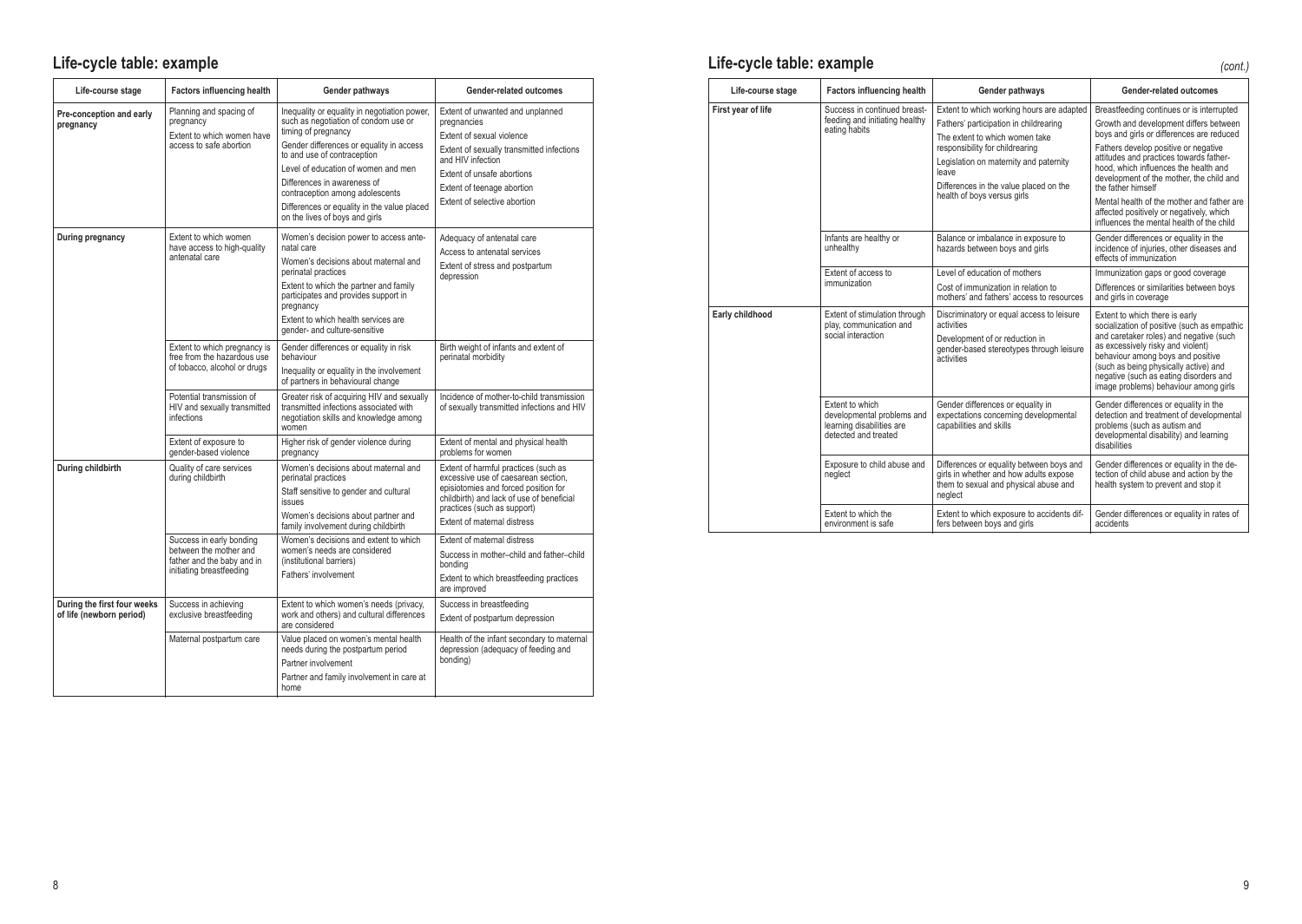## **Life-cycle table: example** *(cont.)*

| Life-course stage | <b>Factors influencing health</b>                                                                                 | Gender pathways                                                                                                                                                                 | Gender-related outcomes                                                                                                                                                     |  |
|-------------------|-------------------------------------------------------------------------------------------------------------------|---------------------------------------------------------------------------------------------------------------------------------------------------------------------------------|-----------------------------------------------------------------------------------------------------------------------------------------------------------------------------|--|
| Late childhood    | Extent to which lifestyles, diet<br>and physical activity develop<br>in healthy directions                        | Discrimination or equality in ability to and<br>encouragement to participate in physical<br>activity and sports<br>Discrimination or equality in exposure to<br>risky behaviour | Extent to which the incidence of<br>accidents differs between boys and girls<br>Building of body image and behaviours<br>based on stereotyped or gender-<br>equality models |  |
|                   |                                                                                                                   | Differences or equality in eating habits                                                                                                                                        | Differences or equality in the incidence<br>of eating disorders                                                                                                             |  |
|                   | Prevention, early detection<br>and management of mental<br>health problems                                        | Gender differences in the detection and<br>treatment of depression, learning difficulty<br>and behavioural problems                                                             | Prevalence of aggressive conduct<br>generally greater among boys                                                                                                            |  |
|                   |                                                                                                                   | Gender norms and values conditioning                                                                                                                                            | Prevalence of hyperactivity syndrome<br>generally greater in boys                                                                                                           |  |
|                   |                                                                                                                   | behaviour                                                                                                                                                                       | Prevalence of diagnosed depression<br>generally greater among girls                                                                                                         |  |
|                   | Exposure to exploitation and<br>hazardous child labour                                                            | Differences or equality in risk, vulnerability<br>and health impact between boys and girls                                                                                      | Differences or equality between boys and<br>girls in disabilities and opportunities to<br>develop                                                                           |  |
| Adolescence       | Diet and physical activity                                                                                        | Discrimination or equality in ability to and<br>encouragement to participate in physical<br>activity and sports                                                                 | Extent to which boys have a higher<br>incidence than do girls of sports<br>accidents and road crashes (cars and                                                             |  |
|                   |                                                                                                                   | Gender differences or equality in relation<br>to body mass index and self-perception of<br>weight                                                                               | motorbikes)<br>Extent to which girls have more problems<br>than do boys linked to the development of                                                                        |  |
|                   |                                                                                                                   | Gender differences or equality in eating<br>habits                                                                                                                              | body image                                                                                                                                                                  |  |
|                   | Extent to which risky<br>behaviour (tobacco, alcohol<br>or other substance misuse<br>and unsafe sex) is prevented | Gender-based patterns in risk-taking<br>behaviour and protective factors                                                                                                        | Gender differences or equality in<br>hazardous use of substances                                                                                                            |  |
|                   |                                                                                                                   | Gender bias or equality within health<br>services, mass-media campaigns and<br>policies                                                                                         | Gender differences or equality in suicide<br>rates                                                                                                                          |  |
|                   |                                                                                                                   |                                                                                                                                                                                 | Gender differences or equality in<br>(diagnosed) depression rates                                                                                                           |  |
|                   |                                                                                                                   |                                                                                                                                                                                 | Extent of gender-based violence and<br>sexual exploitation, early marriage and<br>adolescent pregnancy                                                                      |  |
|                   | Initiation to sexual life                                                                                         | Discrimination or equality in access to<br>sexual and reproductive health services                                                                                              | Extent of unsafe sex among male and<br>female adolescents                                                                                                                   |  |
|                   |                                                                                                                   | (especially male adolescents)<br>Unequal or equal position of female<br>adolescents in negotiation of sexual<br>relations and contraception use                                 | Gender-based differences or equality in<br>vulnerability to sexually transmitted<br>infections and HIV transmission and the<br>desirability of pregnancy                    |  |
|                   |                                                                                                                   | Discrimination against or equal treatment<br>of adolescents with sexual orientation<br>other than strictly heterosexual                                                         | Other health outcomes as a consequence<br>of discrimination or equal treatment (such<br>as effects on mental health)                                                        |  |
|                   | Extent to which accidents<br>are prevented                                                                        | Development of high-risk and protective<br>behaviour based on gender-based<br>stereotypes or on gender equality                                                                 | Gender-based differences or equality in<br>the proportion of accidents linked to other<br>risks (such as alcohol consumption and<br>weapon use)                             |  |
|                   |                                                                                                                   |                                                                                                                                                                                 | Gender-based differences or equality in<br>the prevalence of aggressive behaviour                                                                                           |  |
|                   |                                                                                                                   |                                                                                                                                                                                 | Gender-based differences or equality in<br>the prevalence of preventive behaviour                                                                                           |  |

#### **3.2 The health priority table: gender-sensitive actions for selected health priorities**

Once the gender issues have been identified, gender-sensitive actions are to be defined. This table follows the eight priority areas identified by the European strategy for child and adolescent health and development and the main factors influencing health for each area defined in the action tool. It offers a diverse set of examples on how to mainstream the gender perspective into designing, planning and implementing actions to promote health and development among children and adolescents. It is a flexible tool, and its usefulness, reading and interpretation has neither a unidirectional nor a linear sequence. Each country, programme or decision-maker can establish priorities based on:

- age group (life course)
- health problem
- levels of intervention

• what is relevant.

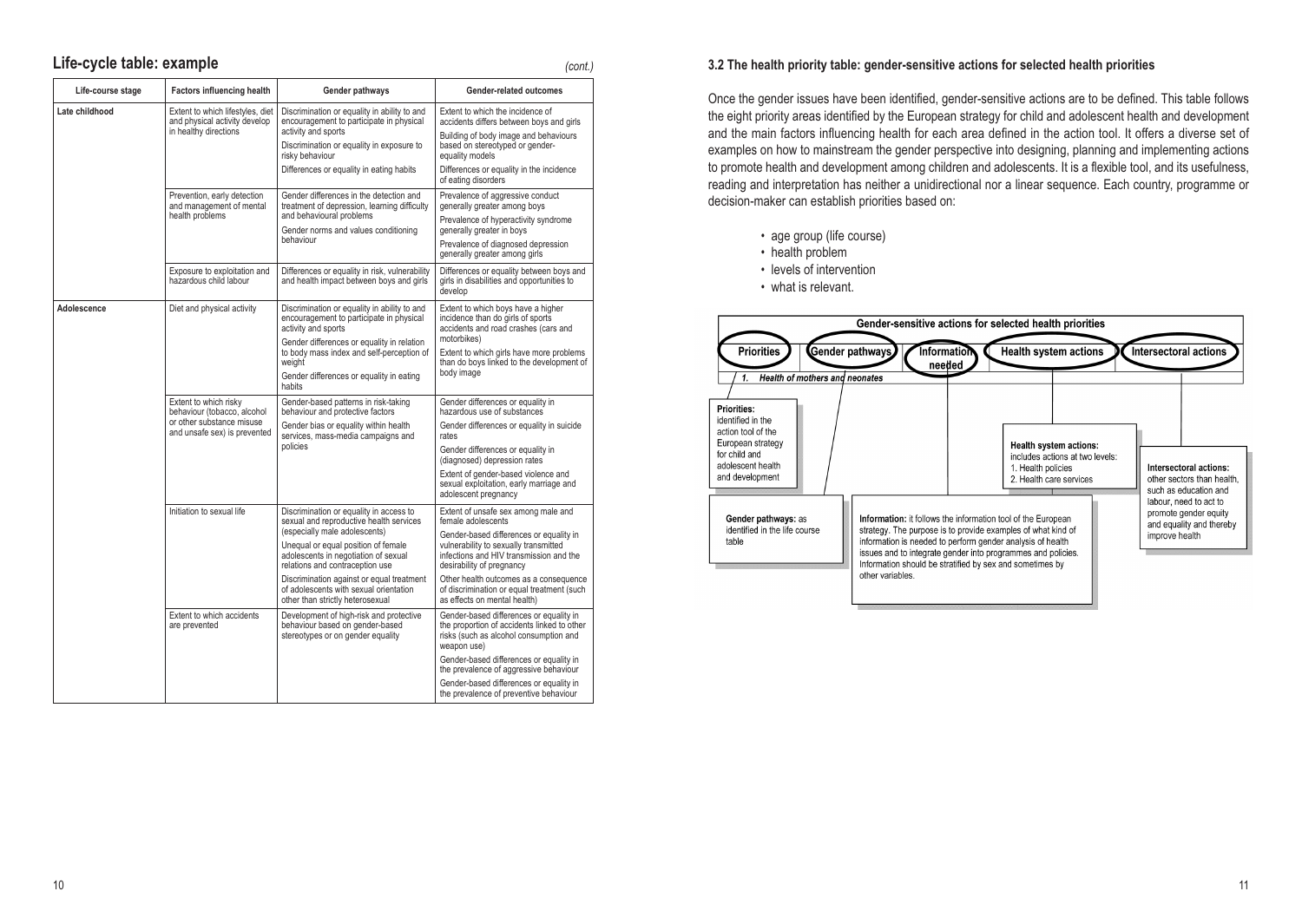| Gender-sensitive actions for selected health priorities                                                                 |                                                                                                                                                                                                                                                                                                                                                           |                                                                                                                                                                                                                                                                                                                                                  |                                                                                                                                                                                                                                                                                                                                                                                                                                                                                                          |                                                                                                                                                                                                                                                                                                                                                                                                                                                                                                  |  |
|-------------------------------------------------------------------------------------------------------------------------|-----------------------------------------------------------------------------------------------------------------------------------------------------------------------------------------------------------------------------------------------------------------------------------------------------------------------------------------------------------|--------------------------------------------------------------------------------------------------------------------------------------------------------------------------------------------------------------------------------------------------------------------------------------------------------------------------------------------------|----------------------------------------------------------------------------------------------------------------------------------------------------------------------------------------------------------------------------------------------------------------------------------------------------------------------------------------------------------------------------------------------------------------------------------------------------------------------------------------------------------|--------------------------------------------------------------------------------------------------------------------------------------------------------------------------------------------------------------------------------------------------------------------------------------------------------------------------------------------------------------------------------------------------------------------------------------------------------------------------------------------------|--|
| <b>Priorities</b>                                                                                                       | Gender pathways                                                                                                                                                                                                                                                                                                                                           | Information needed                                                                                                                                                                                                                                                                                                                               | <b>Health system actions</b>                                                                                                                                                                                                                                                                                                                                                                                                                                                                             | Intersectoral actions                                                                                                                                                                                                                                                                                                                                                                                                                                                                            |  |
| 1. Health of mothers and neonates                                                                                       |                                                                                                                                                                                                                                                                                                                                                           |                                                                                                                                                                                                                                                                                                                                                  |                                                                                                                                                                                                                                                                                                                                                                                                                                                                                                          |                                                                                                                                                                                                                                                                                                                                                                                                                                                                                                  |  |
| Preventing preterm delivery.<br>intrauterine growth retardation<br>and congenital anomalies                             | Extent to which negotiation power is equal<br>Level of education of the mother and the father<br>Extent to which the partner and family participate, provide<br>support and take responsibility<br>Extent to which health services are gender- and culture-<br>sensitive<br>Extent of sexual violence                                                     | Prevalence of low-birth-weight infants<br>Percentage of partners or families participating in antenatal<br>care visits<br>Quality perceived by women and men during antenatal<br>care<br>Prevalence of alcohol and tobacco consumption in<br>both parents                                                                                        | Providing adequate provision and equitable access to antenatal care services for<br>both parents, including advice on nutrition, counselling on tobacco and alcohol<br>use during pregnancy and screening for HIV and sexually transmitted infections<br>Training health care teams for pregnant women in gender-sensitive issues such<br>as violence and empowerment<br>Promoting the participation of the partner or family and support network<br>Using gender-sensitive guidelines in antenatal care | Improving and implementing legislation to support working women during<br>pregnancy<br>Revising and adjusting legislation to allow pregnancy to be terminated in<br>selected cases<br>Promoting information, education and communication activities for pregnant<br>women and partners on healthy motherhood, preventing congenital anomalies<br>and birth planning<br>Promoting women's empowerment<br>Ensuring adequate referral systems for victims for violence<br>Educating girls and women |  |
| <b>Ensuring skilled attendants at</b><br>childbirth for all women and the<br>right place of birth in high-risk<br>cases | Extent of autonomous decision-making of the woman in the<br>use of medical procedures during the perinatal period<br>Extent to which childbirth is medicalized<br>Extent to which the family provides appropriate care and<br>support                                                                                                                     | Percentage of deliveries attended by qualified professionals<br>Quality perceived by women and their families during<br>childbirth                                                                                                                                                                                                               | Using gender-sensitive evidence-based clinical guidelines and antenatal care<br>during childbirth<br>Implementing an appropriate referral system for high-risk pregnancies and<br>deliveries                                                                                                                                                                                                                                                                                                             | Promoting legal frameworks that empower women on decisions about childbirth<br>Educating girls and women                                                                                                                                                                                                                                                                                                                                                                                         |  |
| Providing essential care to all<br>newborn babies                                                                       | Extent to which the demands of the woman immediately<br>after childbirth (mental health, privacy and health care) are<br>acknowledged as a relevant issue for the health of the<br>newborn baby<br>Existence of barriers to or factors promoting early<br>mother-to-baby bonding                                                                          | Prevalence of practices recommended for neonatal care<br>Percentage of newborn babies exclusively breastfed at<br>hospital discharge<br>Percentage of newborn babies kept with mothers during<br>the hospital stay                                                                                                                               | Ensuring that professionals are trained in providing evidence-based and<br>humanized, gender-sensitive care for the baby and family<br>Promoting the participation of men in caring for the newborn baby<br>Promoting early mother-infant bonding<br>Providing mother- and baby-friendly environments                                                                                                                                                                                                    | Ensuring the child's right to identity and the construction of citizenship<br>Adopting legislation on maternity and paternity leave                                                                                                                                                                                                                                                                                                                                                              |  |
| Managing preterm and<br>low-birth-weight infants                                                                        | Extent of early bonding<br>Fathers' involvement in child care<br>Differences or equality in the value assigned to the lives of<br>girls and boys                                                                                                                                                                                                          | Prevalence of early support (partner or family) during the<br>hospital stay                                                                                                                                                                                                                                                                      | Promoting the father's involvement in care of low-birth-weight newborn babies,<br>such as involving fathers in Kangaroo mother care practices<br>Providing parent education for caring for newborn babies after discharge from a<br>health facility                                                                                                                                                                                                                                                      | Establishing community networks for following up high-risk infants                                                                                                                                                                                                                                                                                                                                                                                                                               |  |
| Ensuring appropriate monitoring<br>and evaluation of maternal and<br>newborn health services                            | Value placed on the health of mothers and newborn babies                                                                                                                                                                                                                                                                                                  | Gender perspective in information systems (such as<br>qualitative information on empowerment, participation,<br>equity and indicators of satisfaction with care) stratified by<br>sex                                                                                                                                                            | Performing gender analysis of maternal and newborn services by considering<br>indicators of socioeconomic status, geographical locations, ethnic group, etc.<br>Building capacity among health care providers on how gender affects the quality<br>of services                                                                                                                                                                                                                                           | Promoting systems to evaluate gender equity that take into account multiple<br>information sources (education, socioeconomic status, ethnic group and<br>geographical location), stratified by sex                                                                                                                                                                                                                                                                                               |  |
| 2. Nutrition                                                                                                            |                                                                                                                                                                                                                                                                                                                                                           |                                                                                                                                                                                                                                                                                                                                                  |                                                                                                                                                                                                                                                                                                                                                                                                                                                                                                          |                                                                                                                                                                                                                                                                                                                                                                                                                                                                                                  |  |
| Ensuring adequate nutrition among<br>pregnant women and mothers                                                         | Value assigned to women's health<br>Extent of men's support for healthy nutrition among<br>pregnant women<br>Socially determined models of body image of pregnant<br>women<br>Women's access to resources                                                                                                                                                 | Prevalence of micronutrient deficiencies among pregnant<br>women stratified by economic condition, family status and<br>ethnic group<br>Prevalence of supplementation programmes of<br>micronutrients relevant to pregnancy (iron and folate)<br>Qualitative information about the impact of cultural and<br>ethnic differences on eating habits | Continuing gender-sensitive education of health care teams and the population<br>in nutrition<br>Counselling on nutrition in antenatal visits that include the partner<br>Training health care providers on the specific cultural needs of migrants and<br>various ethnic groups<br>Training health care providers on specific cultural needs for pregnant women<br>among migrants or ethnic minority groups                                                                                             | Enacting legislation to promote folic acid supplementation<br>Promoting access to supplementation programmes with micronutrients (iron and<br>folate)<br>Reflecting cultural diversity in healthy eating programmes                                                                                                                                                                                                                                                                              |  |
| Protecting, promoting and<br>supporting exclusive breastfeeding                                                         | Women's ability to decide feeding practices and receive<br>adequate support in all cases<br>Extent to which institutional resources and regulations take<br>into account women's needs (such as privacy and<br>employment)<br>Partner involvement in supporting breastfeeding<br>Norms and values in communities and families related to<br>breastfeeding | Prevalence of breastfeeding by age groups, socioeconomic<br>background and ethnic group<br>Prevalence of exclusive breastfeeding by age group,<br>socioeconomic background and ethnic group<br>Qualitative information on partners and family support for<br>breastfeeding                                                                       | Training health professionals in counselling related to breastfeeding and gender<br>issues<br>Acting to address men's support for breastfeeding<br>Emphasizing more strongly the beneficial effects of breastfeeding for the mother<br>and the child versus benefits for the child only<br>Implementing the Baby-Friendly Hospital Initiative with a gender perspective                                                                                                                                  | Improving and applying legislation to protect working mothers who breastfeed<br>Promoting information campaigns on breastfeeding<br>Promoting paternity leave                                                                                                                                                                                                                                                                                                                                    |  |
| Preventing malnutrition and<br>micronutrient deficiencies                                                               | Gender differences in patterns of distribution of food and<br>resources within families                                                                                                                                                                                                                                                                   | Prevalence of malnutrition and deficiency of micronutrients<br>stratified by sex and ethnic group                                                                                                                                                                                                                                                | Providing food supplementation and advice about culture- and gender-sensitive<br>nutrition<br>Involving men in healthy nutrition                                                                                                                                                                                                                                                                                                                                                                         | Empowering women in decision-making processes<br>Providing access to food fortification programmes with micronutrients (iron,<br>folate and iodine)                                                                                                                                                                                                                                                                                                                                              |  |
| Preventing overweight and obesity                                                                                       | Unequal or equal access to information and opportunities for<br>physical activity<br>Extent of gender-based stereotypes about physical activity<br>Differences or equality in the priority placed on preventing<br>obesity among boys versus girls                                                                                                        | Prevalence of overweight and obesity stratified by sex, age,<br>socioeconomic background and ethnic group<br>Data on diet and physical activity by sex and age                                                                                                                                                                                   | Promoting gender-sensitive healthy eating habits and physical activity<br>Providing gender-sensitive services for obese and overweight boys and girls<br>Supporting schools in gender-sensitive screening and programmes for overweight<br>and obesity                                                                                                                                                                                                                                                   | Implementing programmes that promote equal opportunities for physical activity<br>among boys and girls<br>Regulating aspects of information in the mass media about adolescent eating<br>habits with a gender perspective<br>Implementing gender-sensitive nutrition programmes in schools                                                                                                                                                                                                       |  |
| Promoting oral and dental health                                                                                        | Differences or equality in the use of family resources for<br>dental care among boys versus girls                                                                                                                                                                                                                                                         | Prevalence of dental health problems stratified by sex and<br>socioeconomic level<br>Patterns of access to dental health care stratified by sex and<br>educational level                                                                                                                                                                         | Promoting access to oral and dental health care services with a gender<br>perspective<br>Implementing campaigns for oral and dental health promotion with a gender<br>perspective                                                                                                                                                                                                                                                                                                                        | Promoting oral health education with a gender perspective in the education<br>system                                                                                                                                                                                                                                                                                                                                                                                                             |  |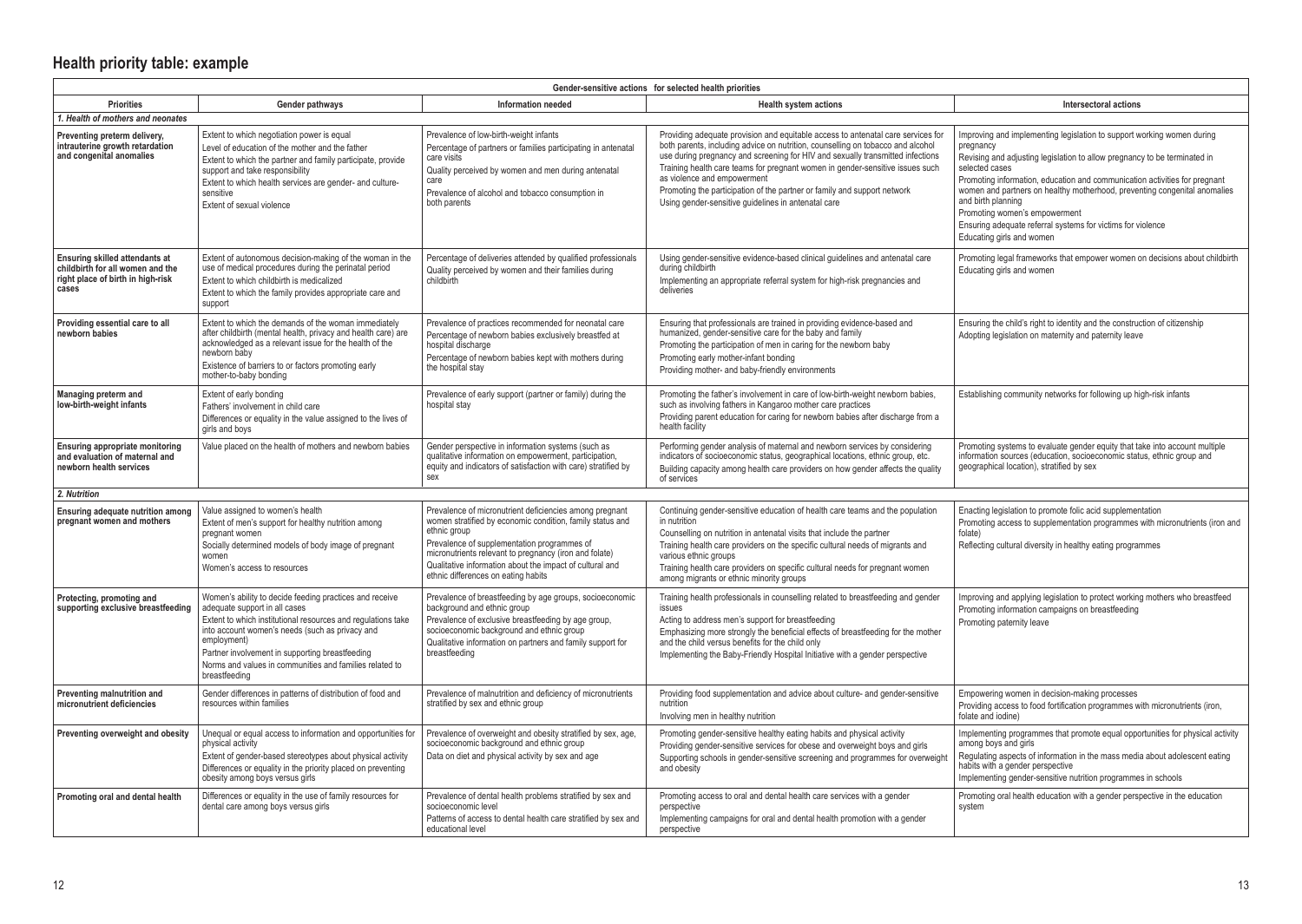| Gender-sensitive actions for selected health priorities                                                                   |                                                                                                                                                                                                                                                                                                                                                                                                                                                                                                                                                                                           |                                                                                                                                                                                                                                                                                                                                                                                                                                                                                                                                                      |                                                                                                                                                                                                                                                                                                                                                                                                                                                                                                                |                                                                                                                                                                                                                                                                                                                          |  |
|---------------------------------------------------------------------------------------------------------------------------|-------------------------------------------------------------------------------------------------------------------------------------------------------------------------------------------------------------------------------------------------------------------------------------------------------------------------------------------------------------------------------------------------------------------------------------------------------------------------------------------------------------------------------------------------------------------------------------------|------------------------------------------------------------------------------------------------------------------------------------------------------------------------------------------------------------------------------------------------------------------------------------------------------------------------------------------------------------------------------------------------------------------------------------------------------------------------------------------------------------------------------------------------------|----------------------------------------------------------------------------------------------------------------------------------------------------------------------------------------------------------------------------------------------------------------------------------------------------------------------------------------------------------------------------------------------------------------------------------------------------------------------------------------------------------------|--------------------------------------------------------------------------------------------------------------------------------------------------------------------------------------------------------------------------------------------------------------------------------------------------------------------------|--|
| <b>Priorities</b>                                                                                                         | Gender pathways                                                                                                                                                                                                                                                                                                                                                                                                                                                                                                                                                                           | <b>Information needed</b>                                                                                                                                                                                                                                                                                                                                                                                                                                                                                                                            | <b>Health system actions</b>                                                                                                                                                                                                                                                                                                                                                                                                                                                                                   | Intersectoral actions                                                                                                                                                                                                                                                                                                    |  |
| 3. Communicable diseases                                                                                                  |                                                                                                                                                                                                                                                                                                                                                                                                                                                                                                                                                                                           |                                                                                                                                                                                                                                                                                                                                                                                                                                                                                                                                                      |                                                                                                                                                                                                                                                                                                                                                                                                                                                                                                                |                                                                                                                                                                                                                                                                                                                          |  |
| Providing immunization for<br>vaccine-preventable diseases                                                                | Effect of women's level of education and socioeconomic<br>background on immunization<br>Fathers' involvement in immunization of children                                                                                                                                                                                                                                                                                                                                                                                                                                                  | Coverage of immunization programmes stratified by sex<br>Coverage of immunization programmes stratified by level<br>of education and the socioeconomic background of the<br>mothers                                                                                                                                                                                                                                                                                                                                                                  | Implementing immunization programmes targeting mothers with low education<br>and socioeconomic status<br>Involving fathers in immunizing their children                                                                                                                                                                                                                                                                                                                                                        | Empowering women in decision-making processes within the family<br>Ensuring legal mechanisms for equal access to vaccines free of user charges                                                                                                                                                                           |  |
| Managing the most common<br>infectious diseases of childhood                                                              | Women's level of education and socioeconomic background<br>Fathers' involvement in the care of children<br>Decision-making power on health issues within families                                                                                                                                                                                                                                                                                                                                                                                                                         | Information on infectious diseases of childhood stratified by<br>sex and age and socioeconomic background<br>Qualitative information about the role of fathers and mothers<br>in prevention and care decisions for boys and girls                                                                                                                                                                                                                                                                                                                    | Providing child-care services that address gender barriers to accessing services<br>Training health care providers to identify gender barriers<br>Involving men in child care                                                                                                                                                                                                                                                                                                                                  | Empowering women to access resources<br>Implementing campaigns targeting men on the responsibility for the care of their<br>children                                                                                                                                                                                     |  |
| Controlling HIV and sexually<br>transmitted infections                                                                    | Extent to which male adolescents are more likely to use in-<br>travenous drugs<br>Extent to which girls lack power to negotiate condom use<br>Differences or equality in the early and timely detection of<br>sexually transmitted infections<br>Extent to which social pressure is applied to boys or girls for<br>sexual debut<br>Extent to which girls are exposure to more sexual abuse<br>than boys<br>Extent of sexual exploitation of girls and boys<br>Gender differences in access to information on the<br>prevention of sexually transmitted infection and HIV<br>transmission | Prevalence of sexually transmitted infection and HIV<br>infection stratified by sex and age<br>Prevalence of intravenous drug use stratified by sex and<br>age<br>Access to harm reduction programmes stratified by sex and<br>age<br>Condom use<br>Qualitative studies on the perception of condom use<br>negotiation among boys and girls<br>Access to services and counselling stratified by sex<br>Initiation of sexual activity stratified by sex<br>Numbers of victims of violence, abuse and sexual<br>exploitation stratified by sex and age | Promoting access to gender-sensitive information and counselling services<br>Providing treatment for preventing the mother-to-child transmission of HIV<br>Empowering professional teams on the gender dimensions of sexual and<br>reproductive health<br>Integrating the gender dimension and respecting sexual diversity as a quality<br>issue for health care delivery for adolescents<br>Developing, strengthening or instituting gender-sensitive harm reduction<br>programmes for vulnerable populations | Including gender-sensitive prevention of sexually transmitted infections and<br>HIV in school curricula<br>Providing condoms through various civil society organizations<br>Implementing legal frameworks that respect diversity in sexual orientation and<br>gender identity and promote sexual and reproductive rights |  |
| <b>Controlling tuberculosis</b>                                                                                           | Extent of gender gradients in the prevalence of tuberculosis<br>linked to HIV and AIDS and poverty<br>Gender differences or equality in risk behaviour and stigma<br>Differences or equality in community and family support for<br>males and females with tuberculosis<br>Role of women in the home care of people with tuberculosis                                                                                                                                                                                                                                                     | Incidence and prevalence of tuberculosis by sex,<br>socioeconomic status and comorbidity<br>Numbers of young men and women seeking care<br>Prevalence of tuberculosis among young women and men in<br>prisons                                                                                                                                                                                                                                                                                                                                        | Gender-sensitive awareness-raising among health professionals<br>Gender-sensitive health services addressing the needs of vulnerable groups:<br>groups in poverty and ethnic minorities                                                                                                                                                                                                                                                                                                                        | Integrating the prevention of tuberculosis into programmes oriented to empower<br>vulnerable populations                                                                                                                                                                                                                 |  |
| 4. Physical environment                                                                                                   |                                                                                                                                                                                                                                                                                                                                                                                                                                                                                                                                                                                           |                                                                                                                                                                                                                                                                                                                                                                                                                                                                                                                                                      |                                                                                                                                                                                                                                                                                                                                                                                                                                                                                                                |                                                                                                                                                                                                                                                                                                                          |  |
| Preventing and reducing the<br>morbidity and mortality arising<br>from poor water supply and<br>inadequate sanitation     | Differences or equality in access to water and basic<br>sanitation and recreational areas for boys and girls<br>Links between gender differences or equality in general<br>access to resources and access to clean water and<br>adequate sanitation<br>Role of women in ensuring the use of clean water                                                                                                                                                                                                                                                                                   | Prevalence of morbidity and mortality linked to deficiencies<br>in access to water and basic sanitation, stratified by sex                                                                                                                                                                                                                                                                                                                                                                                                                           | Training health professionals in issues related to the environment and health of<br>children and adolescents with a gender perspective<br>Advocating for clean water and sanitation as a poverty alleviation issue                                                                                                                                                                                                                                                                                             | Addressing gender roles in water and sanitation programmes                                                                                                                                                                                                                                                               |  |
| Preventing and reducing<br>respiratory diseases due to indoor<br>and outdoor air pollution                                | Extent to which young girls have higher exposure to harmful<br>air pollution during household activities (such as solid fuel<br>for cooking, etc.)<br>Impact on the health of children of gender differences or<br>equality in parents' exposure                                                                                                                                                                                                                                                                                                                                          | Prevalence of asthma, poisoning, acute respiratory infection<br>and allergies stratified by sex and age<br>Prevalence of secondary exposure to cigarette smoke at<br>home and public places stratified by sex                                                                                                                                                                                                                                                                                                                                        | Training health professionals in children's and adolescents' environment and<br>health with gender perspective<br>Informing and advocating on the dangers of indoor air pollution                                                                                                                                                                                                                                                                                                                              | Educating caregivers, health care providers and school personnel on ways to<br>prevent and reduce children's and adolescents' exposure to indoor air pollution<br>with a gender perspective.                                                                                                                             |  |
| Reducing the risk of diseases and<br>disabilities arising from exposure<br>to chemical, physical and biological<br>agents | Differences or equality in occupational exposure in farms<br>and factories, such as gender differences or equality in<br>exposure to ultraviolet radiation during work                                                                                                                                                                                                                                                                                                                                                                                                                    | Prevalence of illnesses produced by exposure to hazardous<br>chemicals and physical and biological agents stratified by<br>sex                                                                                                                                                                                                                                                                                                                                                                                                                       | Training health professionals in environmental health among children and<br>adolescents with a gender perspective<br>Raising awareness on gender-based health effects due to differences in exposure<br>and/or susceptibility                                                                                                                                                                                                                                                                                  | Consider sex-specific exposure patterns and susceptibility to air pollutants in the<br>development of risk reduction programmes                                                                                                                                                                                          |  |
| Preventing child exploitation and<br>hazardous child labour                                                               | Extent of sexual exploitation of boys and girls<br>Extent of gender-based stereotypes based on the male role<br>as provider and the female limited to domestic domains<br>Extent to which boys work in hazardous environments (such<br>as construction work or mechanical work)                                                                                                                                                                                                                                                                                                           | School dropout stratified by sex and age<br>Prevalence of child labour stratified by sex and age<br>Prevalence of trafficking and sexual exploitation stratified by<br>sex                                                                                                                                                                                                                                                                                                                                                                           | Training health professionals in health problems related to exploitation and labour<br>among children and adolescents                                                                                                                                                                                                                                                                                                                                                                                          | Developing protective legislative frameworks for eradicating all types of child<br>labour and exploitation<br>Ensuring the enrolment of boys and girls in the education system<br>Generating greater social awareness of the risks of child labour and exploitation                                                      |  |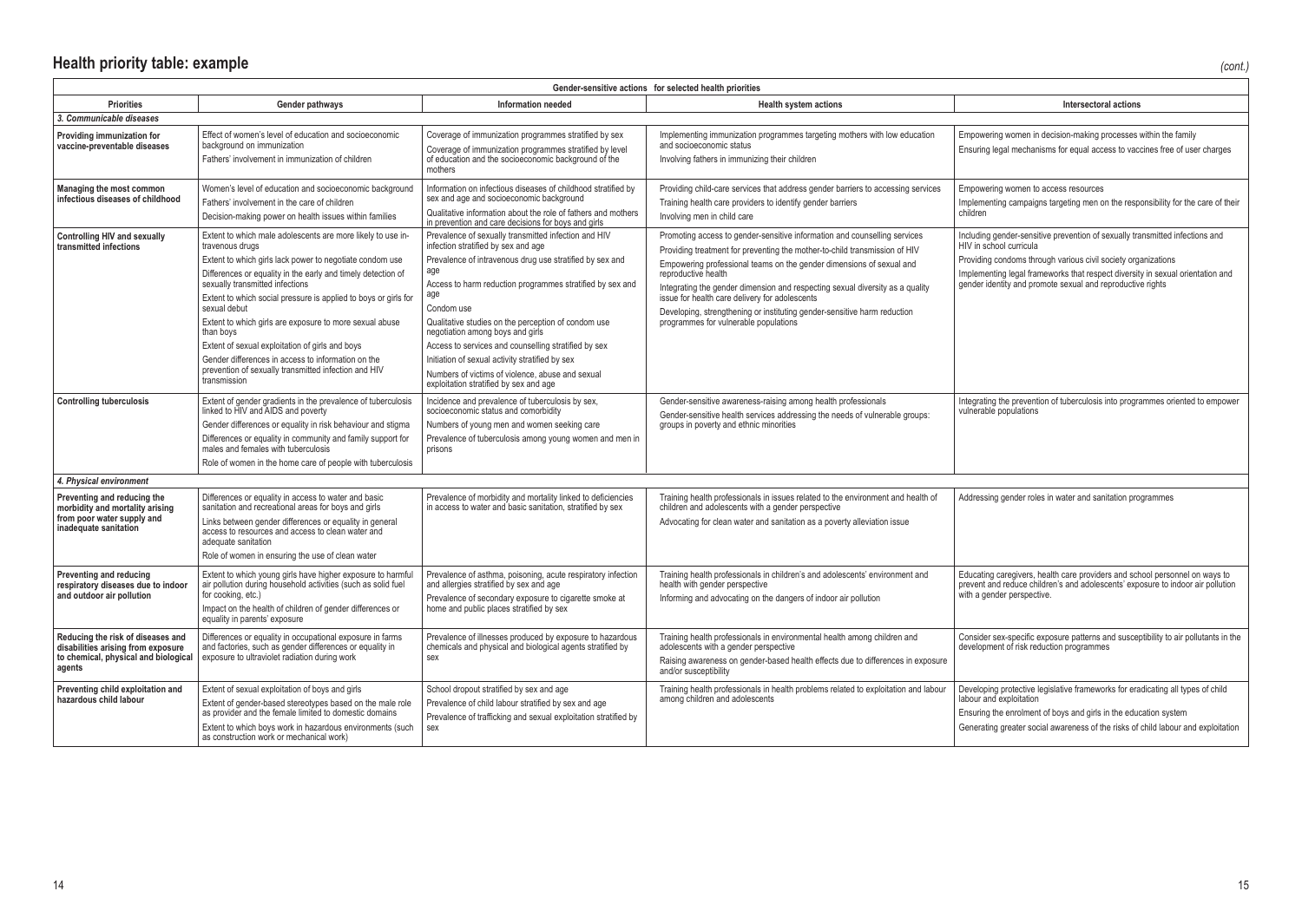## **Health priority table: example** *(cont.)*

| Gender-sensitive actions for selected health priorities                                                            |                                                                                                                                                                                                                                                                      |                                                                                                                                                                                                                                                                |                                                                                                                                                                                                                                                                                                                                           |                                                                                                                                                                                                                     |  |
|--------------------------------------------------------------------------------------------------------------------|----------------------------------------------------------------------------------------------------------------------------------------------------------------------------------------------------------------------------------------------------------------------|----------------------------------------------------------------------------------------------------------------------------------------------------------------------------------------------------------------------------------------------------------------|-------------------------------------------------------------------------------------------------------------------------------------------------------------------------------------------------------------------------------------------------------------------------------------------------------------------------------------------|---------------------------------------------------------------------------------------------------------------------------------------------------------------------------------------------------------------------|--|
| <b>Priorities</b>                                                                                                  | Gender pathways                                                                                                                                                                                                                                                      | <b>Information needed</b>                                                                                                                                                                                                                                      | <b>Health system actions</b>                                                                                                                                                                                                                                                                                                              | Intersectoral actions                                                                                                                                                                                               |  |
| 5. Adolescent health                                                                                               |                                                                                                                                                                                                                                                                      |                                                                                                                                                                                                                                                                |                                                                                                                                                                                                                                                                                                                                           |                                                                                                                                                                                                                     |  |
| Promoting the health and<br>well-being of adolescents                                                              | Gender differences or equality in health and risk behaviour<br>Effect of gender roles on the access of boys and girls to<br>education and job opportunities<br>Differences or equality in how families distribute resources<br>on the education of boys versus girls | Studies of self-perception and well-being among<br>adolescents stratified by sex and ethnicity<br>Coverage of education and employment of young people<br>stratified by sex<br>Absenteeism and school dropout stratified by sex, age and<br>level of education | Promoting the development of youth-friendly and -responsive services from the<br>perspectives of gender and the right to satisfy basic human needs<br>Promoting public health policies and campaigns addressing the specific health<br>needs of boys and girls<br>Training health care professionals in gender-sensitive health promotion | Providing opportunities for developing gender-sensitive life skills in school<br>programmes<br>Disseminating gender-specific and -sensitive health messages in the mass<br>media<br>Promoting peer-to-peer services |  |
|                                                                                                                    | Extent to which the development of opportunities for<br>participation and leadership is conditioned by gender                                                                                                                                                        | Population of institutionalized adolescents stratified by sex                                                                                                                                                                                                  | Promoting the participation of young boys and girls in developing gender-sensitive<br>services                                                                                                                                                                                                                                            |                                                                                                                                                                                                                     |  |
| Preventing unwanted pregnancies<br>among adolescents and ensuring<br>appropriate support for adolescent<br>mothers | Extent of gender and culturally sensitive reproductive health<br>services for young people<br>Inequality or equality in access to information and resources                                                                                                          | Prevalence of adolescent pregnancy stratified by the age<br>of both partners<br>Contraception use stratified by method and sex                                                                                                                                 | Implementing reproductive health policies addressing gender differences and<br>inequality<br>Facilitating access to gender specific programmes, information, resources and                                                                                                                                                                | Promoting social support networks for adolescent mothers and their partners<br>Promoting sex education in schools<br>Promoting collaboration among sectors to ensure contraception services                         |  |
|                                                                                                                    | for preventing unwanted pregnancies<br>Inequality or equality in negotiation power on condom use                                                                                                                                                                     | Access to reproductive health services stratified by sex<br>and age                                                                                                                                                                                            | contraceptive services for adolescents<br>Providing counselling for pregnant girls and their partners in unplanned pregnancy                                                                                                                                                                                                              | Promoting programmes conducive to keep pregnant girls in the education<br>system                                                                                                                                    |  |
|                                                                                                                    | Extent of programmes for pregnant teenagers in the<br>education system                                                                                                                                                                                               | Coverage of sex education activities stratified by sex and<br>level of education                                                                                                                                                                               | Training health teams in aspects of sexual and reproductive health from<br>perspectives of gender and the right to satisfy basic human needs                                                                                                                                                                                              | Promoting culturally sensitive services and programmes for migrant populations<br>and ethnic minorities                                                                                                             |  |
| Preventing and managing HIV<br>infection and sexually transmitted<br>infections among adolescents                  | Extent to which male adolescents are more likely to use<br>intravenous drugs                                                                                                                                                                                         | Information stratified by sex and age on the prevalence of<br>sexually transmitted infection and HIV infection and alcohol<br>and other substance use (cannabis, heroin and ecstasy)                                                                           | Developing gender-specific campaigns on risk behaviour related to HIV infection<br>and sexually transmitted infections                                                                                                                                                                                                                    | Providing legal frameworks for sexual and reproductive rights that include<br>access to information services for adolescents                                                                                        |  |
|                                                                                                                    | Extent of differences between boys and girls in the<br>possibility of negotiating condom use                                                                                                                                                                         | Qualitative studies on the perceptions of negotiating condom<br>use among males and females                                                                                                                                                                    | Promoting access to confidential information and counselling activities and<br>prevention and testing in HIV and sexually transmitted infections                                                                                                                                                                                          | Introducing aspects of preventing sexually transmitted infection and HIV infection<br>in the school curricula                                                                                                       |  |
|                                                                                                                    | Extent to which social pressure is applied to boys about<br>starting to become sexually active                                                                                                                                                                       | Access to counselling services                                                                                                                                                                                                                                 | Providing treatment for preventing the mother-to-child transmission of HIV<br>Training health professionals on gender-sensitive sexual and reproductive health                                                                                                                                                                            | Providing information through institutions (schools, churches, community-based<br>organisations, etc.)                                                                                                              |  |
|                                                                                                                    | Extent to which girls are more exposed to sexual abuse, rape<br>and exploitation                                                                                                                                                                                     | Initiation of sexual activity stratified by sex<br>Victims of violence, sexual exploitation and abuse stratified                                                                                                                                               | Gender-sensitive harm reduction programmes                                                                                                                                                                                                                                                                                                | Providing condoms through various organizations to ensure equal access<br>among girls and boys                                                                                                                      |  |
|                                                                                                                    | Extent to which pregnancy is a situation of greater<br>vulnerability linked to less protection                                                                                                                                                                       | by sex and age<br>Qualitative studies on homosexuality in adolescence                                                                                                                                                                                          |                                                                                                                                                                                                                                                                                                                                           |                                                                                                                                                                                                                     |  |
|                                                                                                                    | Differences or equality in access to information on preventing<br>sexually transmitted infections and HIV transmission                                                                                                                                               |                                                                                                                                                                                                                                                                |                                                                                                                                                                                                                                                                                                                                           |                                                                                                                                                                                                                     |  |
|                                                                                                                    | Extent to which women are more likely to contract HIV<br>infection and other sexually transmitted infections during<br>sexual activities with an infected partner                                                                                                    |                                                                                                                                                                                                                                                                |                                                                                                                                                                                                                                                                                                                                           |                                                                                                                                                                                                                     |  |
| <b>Ensuring appropriate management</b><br>and support for adolescents with<br>chronic diseases and disabilities    | Extent of stigma and gender-based discriminatory attitudes<br>towards people with disabilities                                                                                                                                                                       | Information on disability and discrimination stratified by sex<br>Access to programmes and services for young disabled                                                                                                                                         | Providing gender-sensitive health services for young people with disabilities<br>Empowering health professionals in issues of inclusive development, emphasizing                                                                                                                                                                          | Integrating gender and health issues into social policies addressing the needs<br>of young people with disabilities                                                                                                 |  |
|                                                                                                                    | Extent to which disabled girls are more highly exposed to<br>abuse                                                                                                                                                                                                   | people stratified by sex<br>Prevalence and incidence of chronic illness and disabilities                                                                                                                                                                       | gender and disability                                                                                                                                                                                                                                                                                                                     |                                                                                                                                                                                                                     |  |
|                                                                                                                    | Extent to which stigma is attached to women when disability<br>affects their reproductive capability                                                                                                                                                                 | stratified by sex                                                                                                                                                                                                                                              |                                                                                                                                                                                                                                                                                                                                           |                                                                                                                                                                                                                     |  |
| Preventing hazardous use of<br>substances                                                                          | Extent to which boys are more likely to engage in hazardous<br>use of substances                                                                                                                                                                                     | Prevalence of hazardous use of substances stratified by<br>type and sex                                                                                                                                                                                        | Developing gender-specific prevention programmes on hazardous use of<br>substances                                                                                                                                                                                                                                                        | Developing legal frameworks for preventing the consumption of tobacco and<br>alcohol                                                                                                                                |  |
|                                                                                                                    | Extent to which the prevalence of smoking among girls is<br>increasing or decreasing                                                                                                                                                                                 | Knowledge of risk and protective factors stratified by sex<br>Access to services stratified by sex                                                                                                                                                             | Providing appropriate services for care of adolescent consumers of alcohol,<br>tobacco and other substances, including harm reduction<br>Providing gender training for health care providers to identify and address risk                                                                                                                 | Developing mass-media campaigns for reducing the consumption of alcohol and<br>tobacco                                                                                                                              |  |
|                                                                                                                    | Extent to which substances are used that are linked to<br>gender-based stereotypes (greater autonomy among<br>women and greater virility among men)                                                                                                                  |                                                                                                                                                                                                                                                                | factors and vulnerability among adolescents                                                                                                                                                                                                                                                                                               |                                                                                                                                                                                                                     |  |
| Preventing overweight and obesity                                                                                  | See table on nutrition                                                                                                                                                                                                                                               | See table on nutrition                                                                                                                                                                                                                                         | See table on nutrition                                                                                                                                                                                                                                                                                                                    | See table on nutrition                                                                                                                                                                                              |  |
| Preventing bullying and violent<br>behaviour among adolescents                                                     | Gender differences or equality in risk and protective factors<br>Extent to which adolescents with sexual orientation other<br>than strictly heterosexual or with nontraditional gender<br>identity are at greater risk                                               | Prevalence of bullying in school settings stratified by sex<br>Qualitative information on experiences among girls and boys<br>on violent situations and peer pressure                                                                                          | Providing gender-sensitive psychological services for adolescents                                                                                                                                                                                                                                                                         | Developing gender-sensitive programmes that promote nonviolent dialogue and<br>conflict resolution in the education system<br>Implementing gender-sensitive prevention campaigns                                    |  |
|                                                                                                                    | Extent to which power relationships between boys and girls<br>and between adolescents of the same sex are imbalanced                                                                                                                                                 |                                                                                                                                                                                                                                                                |                                                                                                                                                                                                                                                                                                                                           |                                                                                                                                                                                                                     |  |
|                                                                                                                    | Extent to which there are violent masculine stereotypes<br>Extent to which knowledge of patterns of girls' violent<br>behaviour is lacking                                                                                                                           |                                                                                                                                                                                                                                                                |                                                                                                                                                                                                                                                                                                                                           |                                                                                                                                                                                                                     |  |
| Preventing and managing eating<br>disorders                                                                        | Gender differences or equality in social pressure to have the<br>ideal body image                                                                                                                                                                                    | Prevalence of eating disorders stratified by sex<br>Qualitative information on risk and protective factors                                                                                                                                                     | Training professionals in the early detection and treatment of eating disorders with<br>a gender approach                                                                                                                                                                                                                                 | Promoting realistic female and male body images through the mass media                                                                                                                                              |  |
|                                                                                                                    | Extent to which detecting eating disorders among boys or<br>girls is difficult                                                                                                                                                                                       |                                                                                                                                                                                                                                                                | Developing gender-sensitive support programmes for boys and girls with eating<br>disorders                                                                                                                                                                                                                                                |                                                                                                                                                                                                                     |  |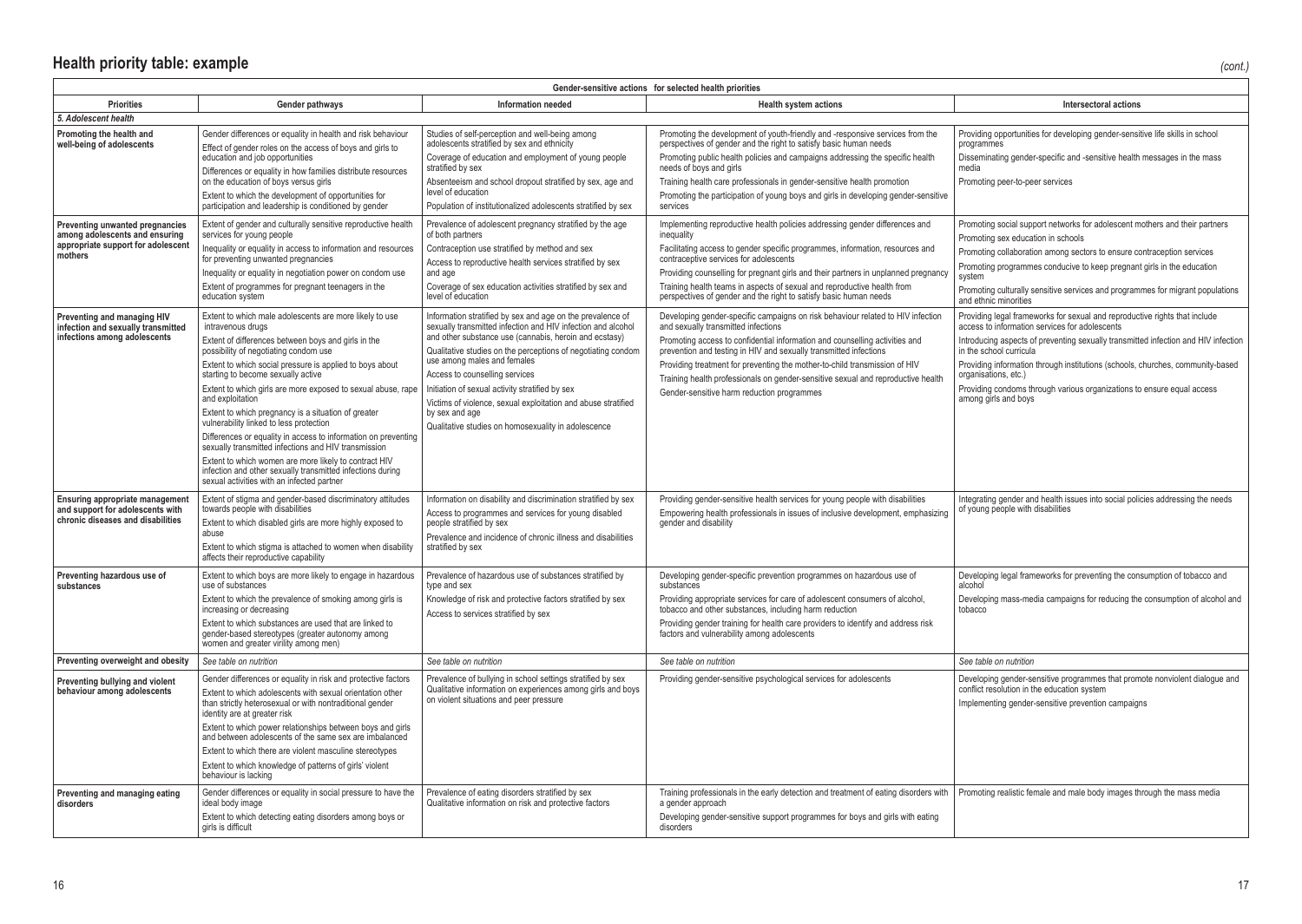| Gender-sensitive actions for selected health priorities                 |                                                                                                                                                                                                                                                                                                                                                                                                      |                                                                                                                                                                                                                                                                                                                                                |                                                                                                                                                                                                                                                                                                                                                                                                                                                                                                   |                                                                                                                                                                                                                                                                                                                                                                      |  |
|-------------------------------------------------------------------------|------------------------------------------------------------------------------------------------------------------------------------------------------------------------------------------------------------------------------------------------------------------------------------------------------------------------------------------------------------------------------------------------------|------------------------------------------------------------------------------------------------------------------------------------------------------------------------------------------------------------------------------------------------------------------------------------------------------------------------------------------------|---------------------------------------------------------------------------------------------------------------------------------------------------------------------------------------------------------------------------------------------------------------------------------------------------------------------------------------------------------------------------------------------------------------------------------------------------------------------------------------------------|----------------------------------------------------------------------------------------------------------------------------------------------------------------------------------------------------------------------------------------------------------------------------------------------------------------------------------------------------------------------|--|
| Priorities <sup>2</sup>                                                 | Gender pathways                                                                                                                                                                                                                                                                                                                                                                                      | Information needed                                                                                                                                                                                                                                                                                                                             | Health system actions                                                                                                                                                                                                                                                                                                                                                                                                                                                                             | Intersectoral actions                                                                                                                                                                                                                                                                                                                                                |  |
| 6. Injuries and violence                                                |                                                                                                                                                                                                                                                                                                                                                                                                      |                                                                                                                                                                                                                                                                                                                                                |                                                                                                                                                                                                                                                                                                                                                                                                                                                                                                   |                                                                                                                                                                                                                                                                                                                                                                      |  |
| <b>Preventing home-related</b><br>unintentional injuries                | Differences or equality in exposure to domestic accidents<br>based on different gender roles                                                                                                                                                                                                                                                                                                         | Information on home accidents stratified by age, sex,<br>ethnicity and socioeconomic background                                                                                                                                                                                                                                                | Promoting gender-sensitive education of parents on reducing hazards<br>Empowering health teams with a gender perspective for detecting possible<br>hazards at home                                                                                                                                                                                                                                                                                                                                | Implementing gender-sensitive prevention campaigns                                                                                                                                                                                                                                                                                                                   |  |
| Preventing road crash injuries                                          | Extent of gender dimensions of driving habits and<br>pedestrian attitudes<br>Extent to which gender roles influence how people drive and<br>how pedestrians behave<br>Extent to which masculine role models are linked to risky<br>behaviour and fearlessness<br>Extent to which gender-based stereotypes push boys to<br>avoid protective behaviour and affect how conflicts are<br>resolved        | Information on road crashes stratified by sex, age, cause<br>and location<br>Information on road crashes linked to hazardous use of<br>alcohol, drugs and other substances, stratified by sex and<br>age<br>Self-perception of risky behaviour stratified by sex<br>Self-perception of protective and self-care behaviour<br>stratified by sex | Considering gender differences in the consequences of temporary or permanent<br>disability resulting from accidents                                                                                                                                                                                                                                                                                                                                                                               | Including information on habits and gender-based stereotypes in school<br>consultations with adolescents<br>Implementing public campaigns that consider gender differences in behaviour<br>Promoting school programmes on road safety that address gender-based<br>stereotypes and various types of behaviour<br>Designing interventions that challenge gender roles |  |
| Preventing drowning (in pools, etc.)                                    | Extent to which gender-based stereotypes push boys to<br>avoid protective behaviour<br>Extent of gender-based stereotypes surrounding physical<br>activity                                                                                                                                                                                                                                           | Mortality from drowning stratified by sex, age and place of<br>occurrence<br>Qualitative and quantitative information about swimming,<br>family habits and physical activity among boys and girls<br>Information on links between drowning and alcohol<br>consumption stratified by sex and socioeconomic<br>background                        | Gathering information on habits and gender-based stereotypes and risks for<br>adolescents and how they affect health                                                                                                                                                                                                                                                                                                                                                                              | Addressing gender-based stereotypes on risk behaviour among adolescents in<br>schools                                                                                                                                                                                                                                                                                |  |
| Reducing the incidence and<br>consequences of intrafamilial<br>violence | Extent to which gender-based stereotypes are perpetuated<br>within families<br>Extent to which girls are more highly exposed to intrafamilial<br>violence<br>Extent to which boys are more highly exposed to violent<br>family behaviour due to masculine role models<br>Extent of differences in whether and how parents'<br>gender-based violence affects boys versus girls                        | Incidence of intrafamilial violence stratified by sex and ethnic<br>and socioeconomic background<br>Qualitative information on the circle of violence in families<br>with a gender perspective                                                                                                                                                 | Ensuring that health professionals incorporate methods of assessing intrafamilial<br>violence that are gender specific<br>Ensuring a gender-based approach in managing children and adolescents<br>affected by the consequences of intrafamilial gender-based violence<br>Providing psychological support for children and adolescents whose mothers<br>suffer from gender-based violence<br>Building capacity among health providers to identify gender-based violence in<br>children's families | Promoting gender-sensitive awareness campaigns on intrafamilial violence in<br>schools and community centres<br>Developing gender-sensitive community-based programmes that provide<br>opportunities for positive youth socialization<br>Ensure that social and judiciary services are gender sensitive                                                              |  |
| Preventing child abuse and neglect                                      | Extent to which girls are exposed to sexual abuse more<br>often than boys<br>Gender differences or equality in parents' violence<br>Extent to which boys lack attention as possible victims of<br>neglect and abuse<br>Differences or equality in the effects of abuse on the future<br>sexuality and reproductive health of boys and girls<br>Gender differences or equality in exposure to neglect | Incidence of child abuse and neglect by sex and age and<br>socioeconomic background<br>Information by the sex and socioeconomic background of<br>the perpetrator<br>Data on neglected children stratified by sex                                                                                                                               | Ensuring that the health services addressing child abuse and neglect cases are<br>gender sensitive<br>Ensuring home visiting for all mothers and newborn babies and follow-up for<br>those that have special needs or are at high risk<br>Promoting bonding after childbirth<br>Involving the father during pregnancy, childbirth and care of the child                                                                                                                                           | Promoting specific gender-sensitive child protection and psychosocial support<br>programmes for children and adolescents in situations of high vulnerability<br>(conflict, marginal communities, etc.).<br>Setting up campaigns for preventing intrafamilial gender violence                                                                                         |  |
| Preventing child trafficking and<br>sexual exploitation                 | Extent to which girls are exposed to sexual exploitation<br>more often than boys<br>Extent to which boys lack attention as possible victims of<br>child trafficking and sexual exploitation<br>Gender discrimination or equality and extent of<br>empowerment promoting or retarding trafficking and sexual<br>exploitation                                                                          | Information on trafficking from the judicial system stratified<br>by sex<br>Information on sexual exploitation stratified by age and sex<br>Qualitative information on risk and protective factors<br>stratified by sex and socioeconomic background                                                                                           | Training health workers and emergency services to identify the victims of<br>trafficking and sexual exploitation<br>Developing gender-sensitive protocols of conduct within the health services to<br>address trafficking and sexual exploitation                                                                                                                                                                                                                                                 | Enacting gender-sensitive legislation on child abuse and neglect, paedophilia,<br>child trafficking and exploitation<br>Strengthening social services to address trafficking and sexual exploitation in<br>a gender-sensitive way<br>Implementing gender-sensitive public campaigns addressing vulnerable<br>populations                                             |  |

 $2$  The table on adolescence reported prevention of bullying and violent behaviour among children and adolescents.

*(cont.)*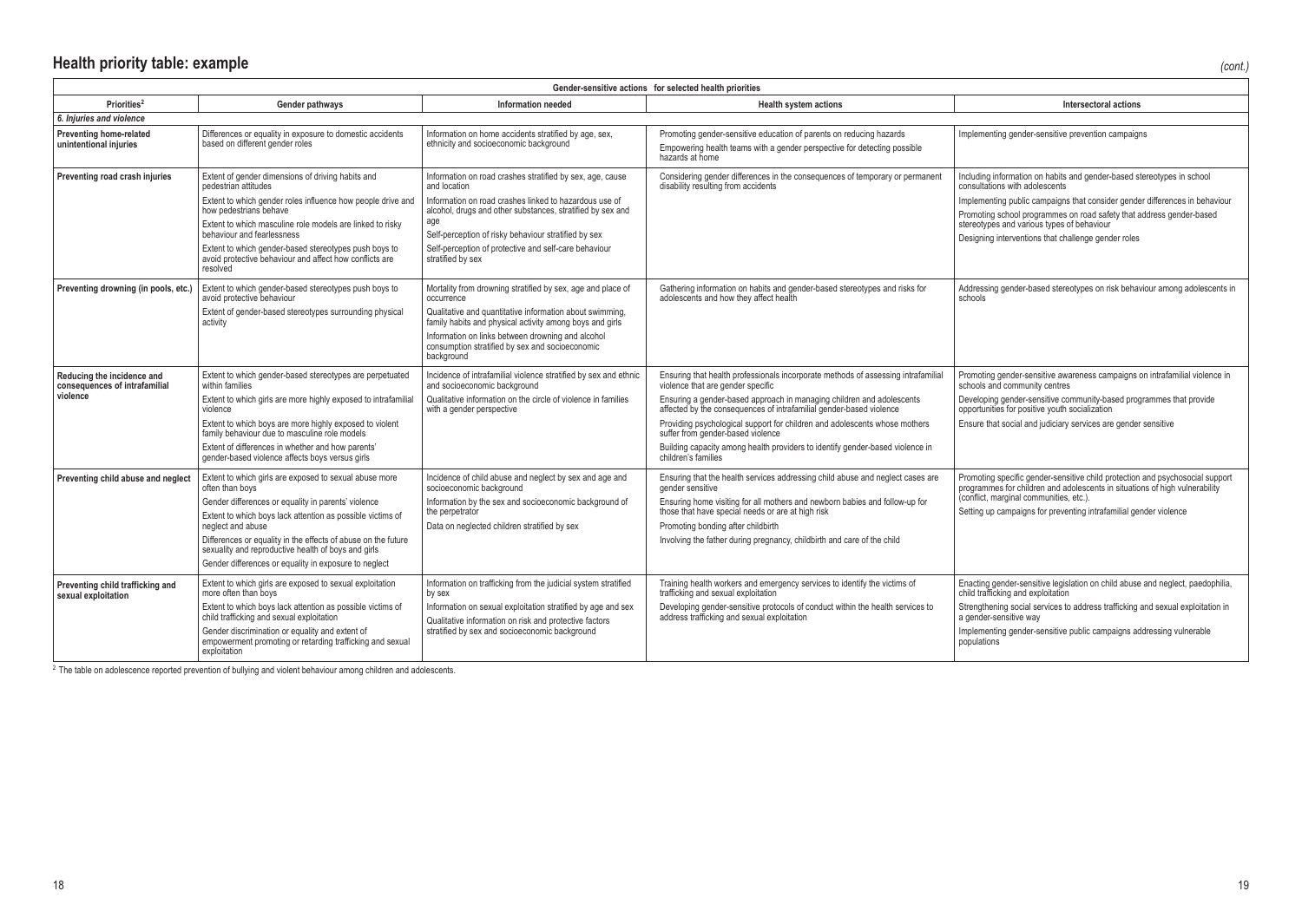| Gender-sensitive actions for selected health priorities                                                             |                                                                                                                                                                                                                                                                                                                                                                                                                                                                                                                                                                                                                                                                                                                                                                                              |                                                                                                                                                                                                                                                                                                                                                                              |                                                                                                                                                                                                                                                                                                                                                                                                             |                                                                                                                                                                                                                                                                                                                                                                                                                                                                                                                                                                               |  |  |
|---------------------------------------------------------------------------------------------------------------------|----------------------------------------------------------------------------------------------------------------------------------------------------------------------------------------------------------------------------------------------------------------------------------------------------------------------------------------------------------------------------------------------------------------------------------------------------------------------------------------------------------------------------------------------------------------------------------------------------------------------------------------------------------------------------------------------------------------------------------------------------------------------------------------------|------------------------------------------------------------------------------------------------------------------------------------------------------------------------------------------------------------------------------------------------------------------------------------------------------------------------------------------------------------------------------|-------------------------------------------------------------------------------------------------------------------------------------------------------------------------------------------------------------------------------------------------------------------------------------------------------------------------------------------------------------------------------------------------------------|-------------------------------------------------------------------------------------------------------------------------------------------------------------------------------------------------------------------------------------------------------------------------------------------------------------------------------------------------------------------------------------------------------------------------------------------------------------------------------------------------------------------------------------------------------------------------------|--|--|
| <b>Priorities</b>                                                                                                   | Gender pathways                                                                                                                                                                                                                                                                                                                                                                                                                                                                                                                                                                                                                                                                                                                                                                              | Information needed                                                                                                                                                                                                                                                                                                                                                           | <b>Health system actions</b>                                                                                                                                                                                                                                                                                                                                                                                | Intersectoral actions                                                                                                                                                                                                                                                                                                                                                                                                                                                                                                                                                         |  |  |
| 7. Psychosocial development and mental health                                                                       |                                                                                                                                                                                                                                                                                                                                                                                                                                                                                                                                                                                                                                                                                                                                                                                              |                                                                                                                                                                                                                                                                                                                                                                              |                                                                                                                                                                                                                                                                                                                                                                                                             |                                                                                                                                                                                                                                                                                                                                                                                                                                                                                                                                                                               |  |  |
| Promoting the psychosocial<br>development and mental well-being<br>of children and adolescents                      | Development of gender-based stereotypes or equality<br>associated with various childrearing and socialization<br>practices<br>Extent to which there are gender-based discrimination and<br>negligence situations in the early stages of life<br>Gender differences or equality in suicide and attempted<br>suicide among adolescents<br>Extent of prejudice and stigma towards the behaviour of<br>children who do not respond to gender-based expectations<br>Gender differences or equality in responses to contexts of<br>deprivation, risk and violence and unfortunate life events<br>Extent to which gender-based stereotypes prevent boys<br>from seeking help in case of depression<br>Extent of gender bias in health services addressing the<br>mental health needs of adolescents | Information on psychosocial development and mental<br>health problems stratified by age, sex and socioeconomic<br>background<br>Suicide among adolescents stratified by age and sex<br>Depression among adolescents stratified by age and sex<br>Qualitative information on gender-based stereotypes<br>Qualitative information on gender identity                           | Promoting gender-sensitive childrearing guidelines<br>Building capacity among health professionals to deal with gender differences in<br>mental health among children and adolescents<br>Training professionals in gender-specific aspects of psychosocial development<br>and mental health problems (including diversity according to sexual orientation)<br>Gender-sensitive suicide prevention campaigns | Preventing child neglect and its consequences<br>Promoting gender-sensitive joint work with the education community<br>Gender-sensitive campaigns for promoting the rights of children and adolescents<br>Promoting the inclusive development (equal conditions and opportunities from<br>the early stages of life) without discriminating by sexual orientation or gender<br>Promoting sensitivity to issues related to gender and children and adolescents<br>in the mass media<br>Implementing gender-sensitive empowerment activities during childhood and<br>adolescence |  |  |
|                                                                                                                     | 8. Management and care of children with chronic diseases and disabilities                                                                                                                                                                                                                                                                                                                                                                                                                                                                                                                                                                                                                                                                                                                    |                                                                                                                                                                                                                                                                                                                                                                              |                                                                                                                                                                                                                                                                                                                                                                                                             |                                                                                                                                                                                                                                                                                                                                                                                                                                                                                                                                                                               |  |  |
| Ensuring early detection, diagnosis<br>and management of mild mental<br>retardation and developmental<br>disability | Gender differences or equality in access to care for chronic<br>diseases and disabilities<br>Extent to which stigma and discrimination are linked to<br>gender and disability issues<br>Extent to which girls with disabilities are exposed to abuse<br>and neglect<br>Extent of gender roles and stereotypes that pose different<br>forms of interaction for children and adolescents with<br>disabilities<br>Role of women as informal caregivers                                                                                                                                                                                                                                                                                                                                          | Incidence of mortality and morbidity rates of chronic<br>diseases by sex, age and socioeconomic background<br>Access to health services by sex, age and socioeconomic<br>background<br>Information on abuse and neglect stratified by sex, age and<br>type of disability<br>Health-related quality of life indicators stratified by sex, age<br>and socioeconomic background | Providing gender-sensitive care of children and adolescents with chronic diseases<br>and disabilities, adequately equipped and with specifically trained professionals<br>Ensuring equal access for boys and girls to care for chronic diseases<br>Acknowledging and addressing the role of women as informal caregivers for<br>children and adolescents with disabilities                                  | Integrating the health, education and employment sectors for an inclusive and<br>gender-sensitive approach to children and adolescents with disabilities<br>Promoting community and family participation in the approach to children and<br>adolescents with chronic diseases and disabilities that takes gender differences<br>into consideration                                                                                                                                                                                                                            |  |  |

*(cont.)*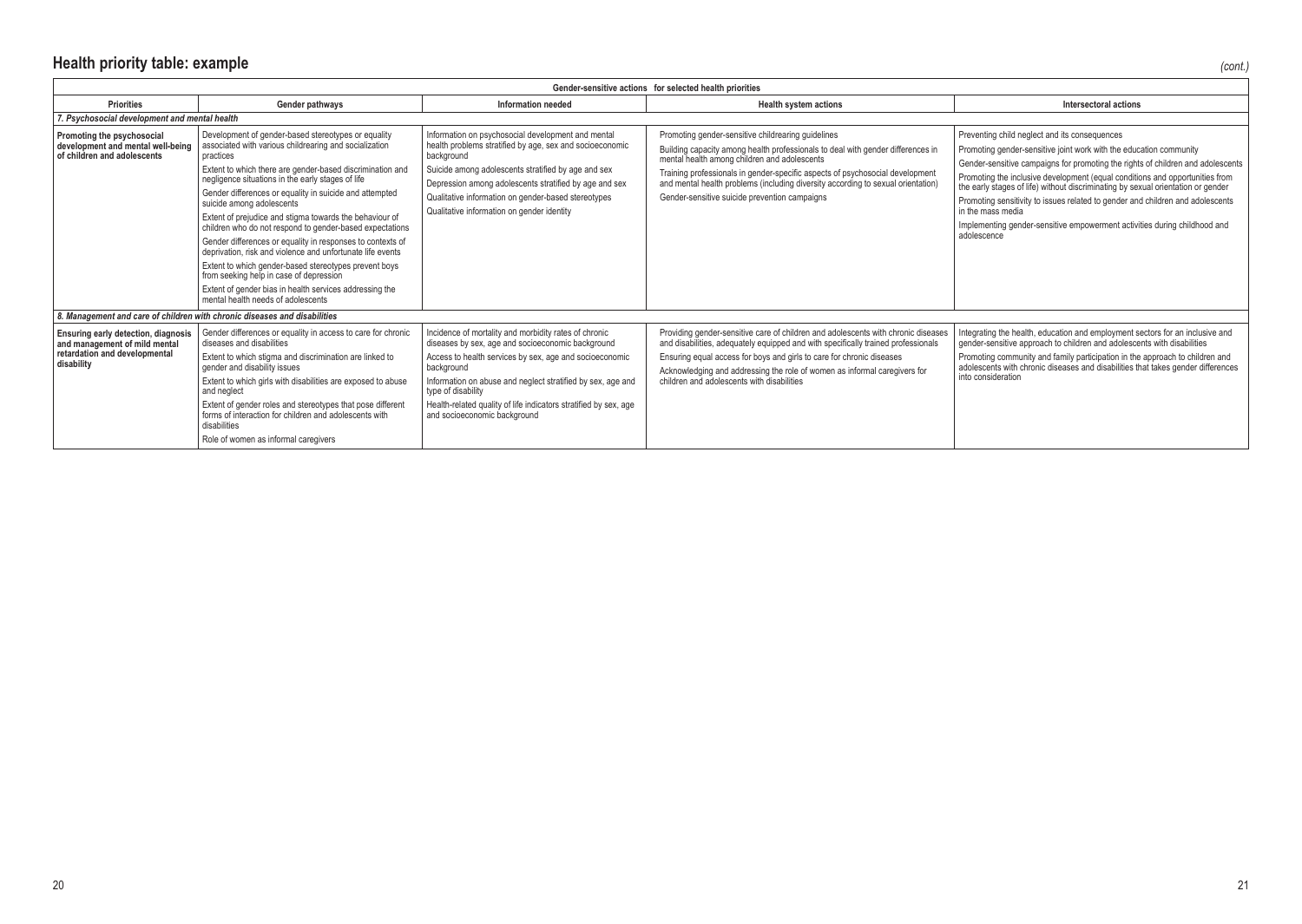## **Background documents to support the use of the gender tool**

## **General documents**

*European strategy for child and adolescent health and development.* Copenhagen, WHO Regional Office for Europe, 2005 (http://www.euro.who.int/childhealtdev/strategy/20060919\_1, accessed 19 October 2007).

*European strategy for child and adolescent health and development: information tool.* Copenhagen, WHO Regional Office for Europe, 2005 (http://www.euro.who.int/childhealtdev/strategy/20060919\_1, accessed 19 October 2007).

*European strategy for child and adolescent health and development: assessment tool.* Copenhagen, WHO Regional Office for Europe, 2005 (http://www.euro.who.int/childhealtdev/strategy/20060919\_1, accessed 19 October 2007).

*<European strategy for child and adolescent health and development: action tool.* Copenhagen, WHO Regional Office for Europe, 2005 (http://www.euro.who.int/childhealtdev/strategy/20060919\_1, accessed 19 October 2007).

*Strategy for integrating gender analysis and actions into the work of WHO. Geneva, World Health Organi*zation, 2007 (http://www.euro.who.int/document/gem/final\_strat\_sep07.pdf, accessed 19 October 2007).

*Improving maternal and perinatal health: European strategic approach for making pregnancy safer.* Copenhagen, WHO Regional Office for Europe, 2007 (http://www.euro.who.int/pregnancy/20071024\_1, accessed 19 October 2007).

Sweeting H. Reversals of fortune? Sex differences in health in childhood and adolescence. *Social Science and Medicine,* 1995, 40:77–90.

Green L. An unhealthy neglect? Examining the relationship between child health and gender in research and policy. *Critical Social Policy,* 2006, 26:450–466.

Tajer D. Pagando "a la americana". Invisibilidad de género en el Informe de la OMS 2000 y propuesta para un informe alterno género sensible [Paying "American style". Invisibility of gender in the 2000 WHO report and proposal for an alternative gender-sensitive report]. In: *¿Equidad? El problema de la equidad financiera en salud [Equity? The problem of financial equity in health].* Bogota, Plataforma Interamericana de derechos humanos, democracia y desarrollo Observatorio Universitarios de Política social y Calidad de vida, ALAMES, 2001.

## **Gender and life cycle**

Fikree FF, Pasha O. Role of gender in health disparity: the South Asian context. *British Medical Journal,* 2004, 328:823–826.

Empowerment throughout life [web site]. New York, United Nations Population Fund, 2007 (http://www.unfpa.org/gender/empowerment4.htm, accessed 19 October 2007).

## **Health of mothers and neonates**

*Healthy mothers and children: the role of gender equality and women's empowerment in the reduction of maternal and child mortality.* Washington, DC, Pan American Health Organization, 2005 (http://www.paho.org/Project.asp?SEL=TP&LNG=ENG&ID=127&PRGRP=docs\_gen, accessed 19 October 2007).

*"En-gendering" the Millennium Development Goals (MDGs) on health.* Geneva, World Health Organization, 2003 (http://www.who.int/gender/documents/mdgdoc/en, accessed 19 October 2007).

## **Nutrition**

Oniang'o R, Mukudi E. Nutrition and gender. In: *Nutrition: a foundation for development. Why practitioners in development should integrate nutrition.* New York, United Nations Administrative Committee on Coordination, Sub-Committee on Nutrition and International Food Policy Research Institute, 2002 (http://www.ifpri.org/PUBS/books/intnut.htm, accessed 19 October 2007).

## **Communicable diseases**

*Sexual and reproductive health needs of women and adolescent girls living with HIV: research report on qualitative findings from Brazil, Ethiopia and the Ukraine.* New York, EngenderHealth and United Nations Population Fund, 2006

(http://www.unfpa.org/publications/detail.cfm?ID=300&filterListType=1, accessed 19 October 2007).

Global Coalition on Women and AIDS. *Keeping the promise: an agenda for action on women and AIDS.* Geneva, UNAIDS, 2006 (http://womenandaids.unaids.org, accessed 19 October 2007).

Bhana D et al. *Young children, HIV/AIDS and gender: a summary review.* The Hague, Bernard van Leer Foundation, 2006 (http://www.bernardvanleer.org/publications, accessed 19 October 2007).

Hartigan P. *Communicable diseases, gender and equity and health.* Cambridge, MA, Harvard Centre for Population and Development Studies, 1999 (Working Paper/ Series Number 99.08; http://www.globalhealth.harvard.edu/hcpds/wpweb/gender/hartigan.html, accessed 19 October 2007).

## **Physical environment**

Sims J, Butter ME. *Gender equity and environmental health.* Cambridge, MA, Harvard Center for Population and Development Studies, 2000 (Working Paper Series, Vol. 10, no. 6; http://www.globalhealth.harvard.edu/hcpds/wpweb/6%20Sims-Butter%20web.htm, accessed 19 October 2007).

## **Adolescent health**

*Children having children: state of the world's mothers 2004.* Westport, CT, Save the Children, USA, 2004 (http://www.savethechildren.org/campaigns/state-of-the-worlds-mothers-report/2004/state-of-the-worldsmothers.html, accessed 19 October 2007).

*Young people's health in context: selected key findings from the Health Behaviour in School-aged Children study.* Copenhagen, WHO Regional Office for Europe, 2004 (http://www.euro.who.int/mediacentre/PR/2004/20040603\_1, accessed 19 October 2007).